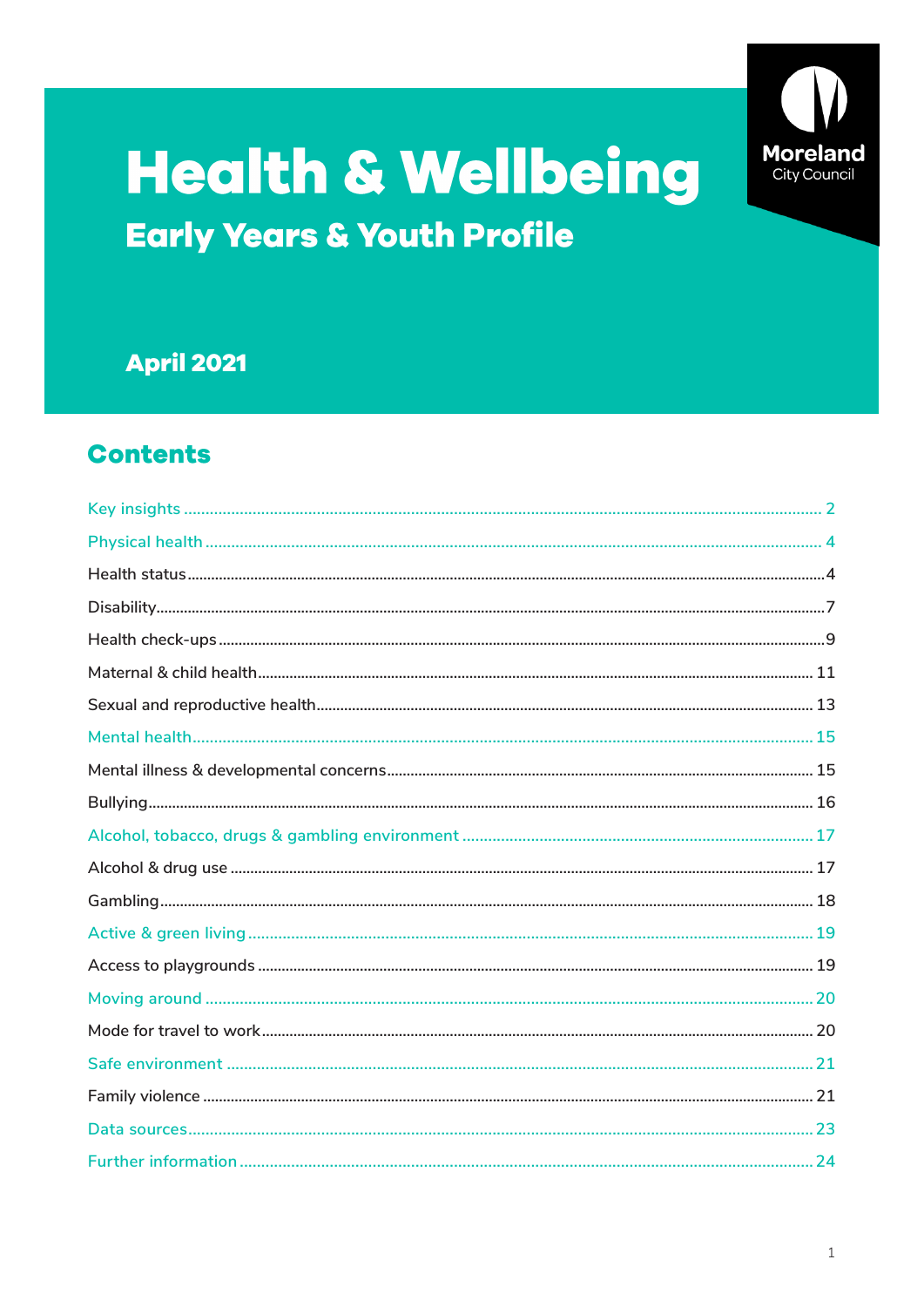# <span id="page-1-0"></span>**Key insights**

Moreland performs at or above the regional average for the following health & wellbeing areas:

- Self-reported Health: 86.7% of children were reported to be in excellent or very good health in 2019. This is higher than the average of 83% for Greater Melbourne.
- Disability: According to the 2016 Census, there were 886 people aged 0 to 24 requiring assistance with core activities in Moreland, or 2.1%. This is lower than the averages for Greater Melbourne (2.3%) and Victoria (2.5%). However, modelling suggests that an estimated 2,200 young people are living with disability in Moreland, or 4.8% of the population of young people.
- Social, emotional, & communication developmental vulnerability: The level of developmental vulnerability for children on school entry in Moreland is lower than the Victorian average for the social, emotional, and communication domains.
- Health check-ups: In 2019, 13.3% of children beginning primary school who live in Moreland had visited a paediatrician in the past year. This was slightly higher than the average for Greater Melbourne of 12.2%.
- Oral check-ups: In 2019, over half (53.4%) of children beginning primary school who live in Moreland had seen a dentist in the past year. This was slightly higher than the average for Greater Melbourne of 50.4%.
- Teen-aged birth rate: Teenage births (births for women aged 13-19 years) in Moreland were in decline between 2013 (12.1) and 2016 (7.8) and remains below the State average but slightly higher than the Metro North Area average.
- Bullying: A slightly lower proportion of children in Moreland report being bullied (15%) in comparison to Victoria (15.9%) at the Year 5 to 6 levels. This difference is more apparent among children in Years 7 to 9, where 14.7% of Moreland children report bullying in comparison to the Victorian proportion (17.5%).
- Alcohol & drug use: In 2019, 2% of parents in Moreland reported that there was a drug or alcohol problem in their family. This was slightly lower than Greater Melbourne (2.8%).
- Gambling: In 2019 in Moreland there were fewer reports of a gambling problem in the family (0.3%) compared to that in Greater Melbourne (0.6%) and Victoria (0.7%).
- Access to playgrounds: In 2018, the average distance to a playground was 460 meters in Moreland. This is a shorter distance than neighbouring Darebin (521m) and Moonee Valley (499m).
- Travel to work: Over half (53%) of young people aged 15-24 years travel to work using private transport, the majority of whom drive a car. This is much lower than the Greater Melbourne average of 71%. A further 38% take public transport to get to work, with the majority of public transport users taking the train. Public transport usage as a method of travel to work is much higher in Moreland than the Greater Melbourne average.
- Family violence: Just under a quarter (24%) of family violence incidents recorded a child or children being present in 2019. This is lower than neighbouring local government areas of Darebin (26%), Moonee Valley (26%), and Hume (33%).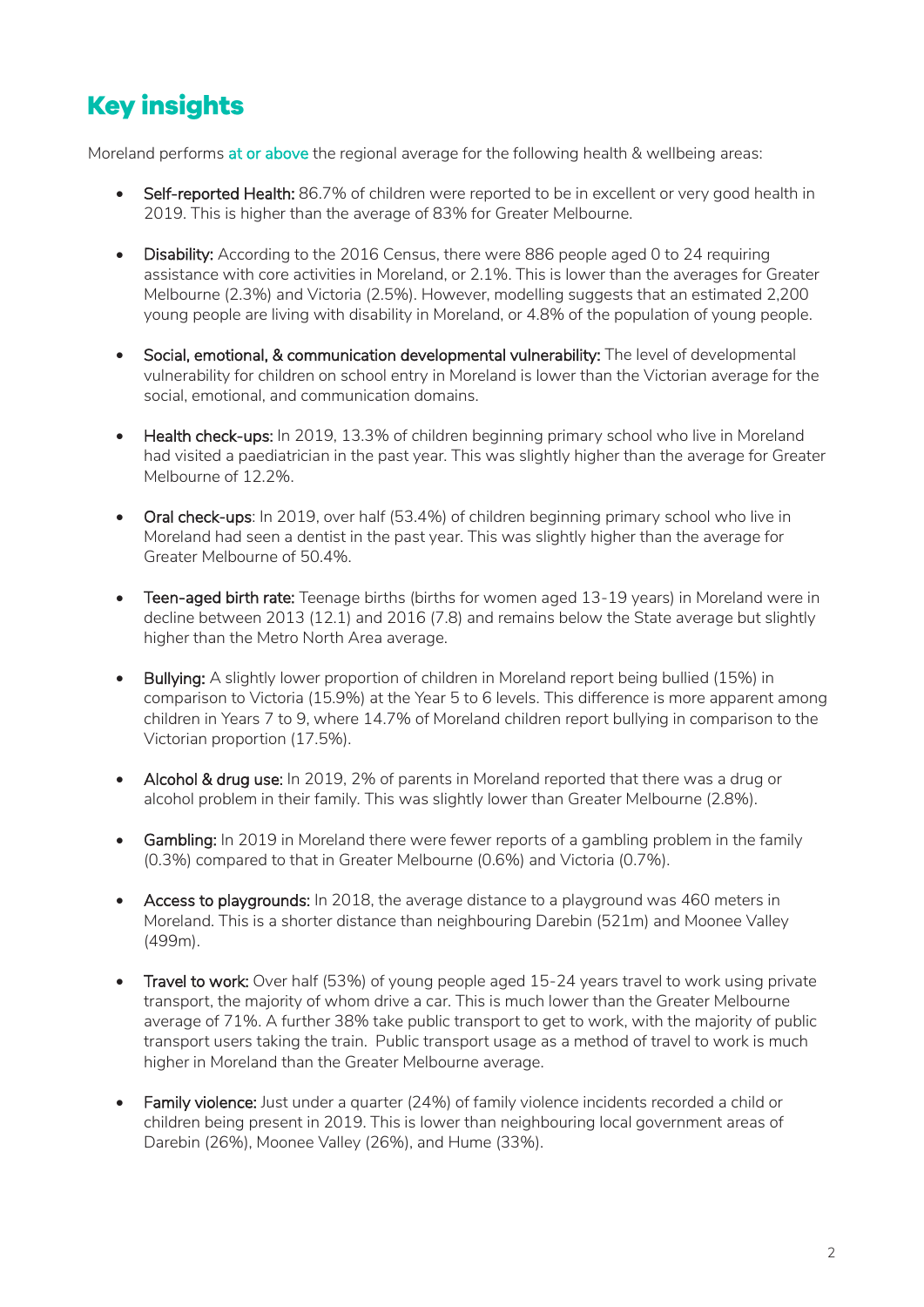Moreland performs below the regional average for the following physical and mental health areas:

- Physical & language developmental vulnerability: The level of developmental vulnerability for children on school entry in Moreland is higher than the Victorian average for the physical and language domains.
- Hospital Admissions: Between 2019-2020, Moreland had a higher ratio of hospital admissions for children and young people (1.10) than the Victoria average (1.0), and nearby Councils: Moonee Valley (0.97), Darebin (0.94) and Maribyrnong (0.89).
- Maternal & child health centre visits: In 2019, 68.4% of children beginning primary school who live in Moreland reported to have attended a Maternal & Child Health Centre for the 3.5-year-old check. This was slightly lower than the average for Greater Melbourne of 70.0%.
- History of mental illness of parents: According to the School Entrant Health Questionnaire 2019, history of mental illness of parents is higher in Moreland (8.1%) than in Greater Melbourne (6.6%).
- Behavioural & developmental concerns: In 2019, over half of children in Moreland have a high (23.6%) or moderate (31.4%) risk of developmental and behavioural problems. This is slightly higher than the average for Greater Melbourne (High: 22.3%, Moderate: 28%).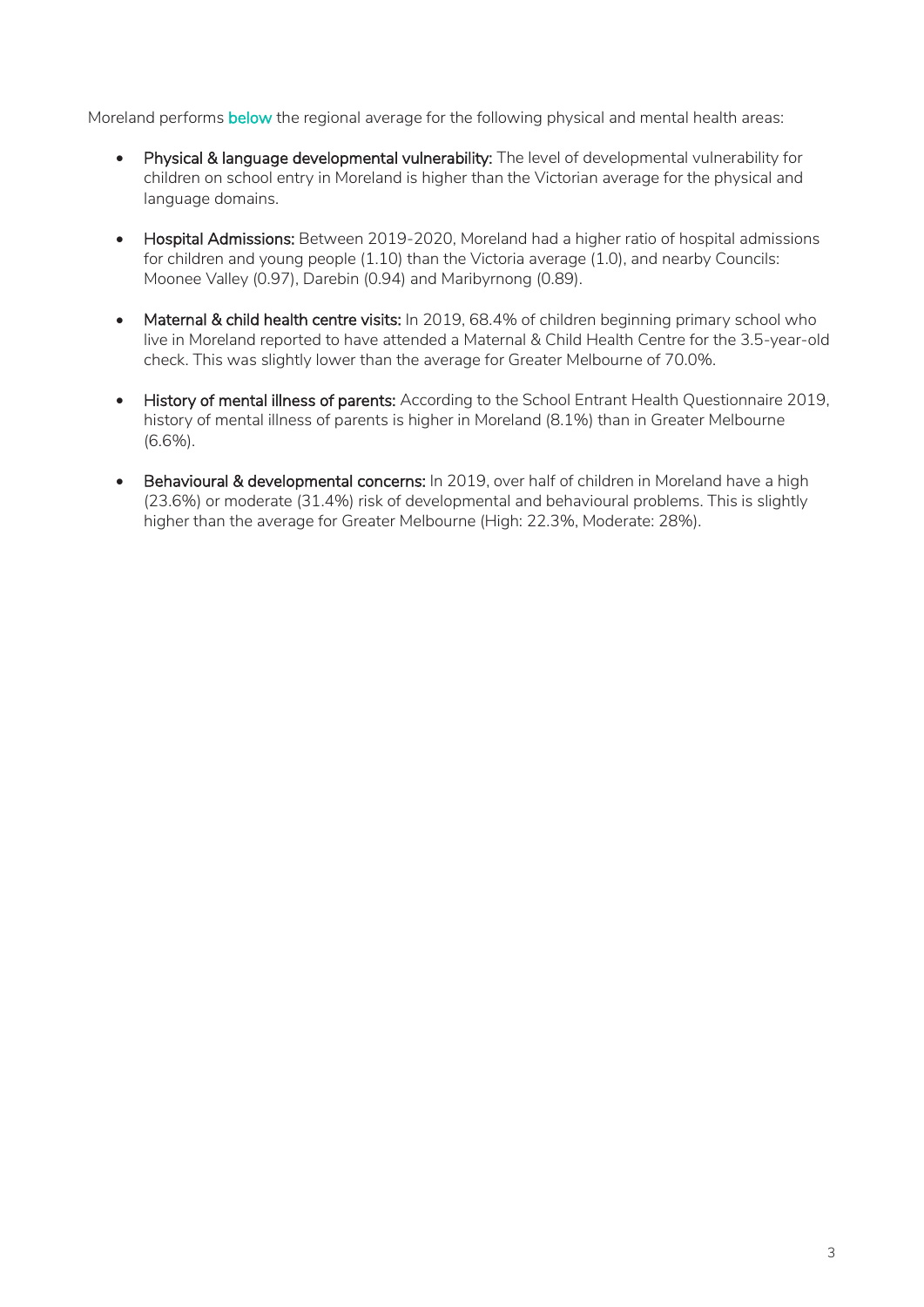# <span id="page-3-0"></span>**Physical health**

Physical health refers to the condition of an individual's body and the extent to which it is affected by disability, illness and disease. Many people live with chronic conditions, which are the leading cause of illness, disability and death in Australia. For children in Australia, the most common illnesses include asthma, hay fever and allergic rhinitis, anxiety-related problems, psychological development problems, and food allergy.

Health reflects the complex interactions of a person's genetics, lifestyle and environment and is fundamental to overall wellbeing. For children and young people, the habits they develop and spaces they access support long-term health and wellbeing $^{\scriptscriptstyle 1}$ . The health of children and young people impacts on weight, diet, physical activity, and likelihood of developing chronic diseases later in life.

### <span id="page-3-1"></span>**Health status**

-

#### **Self-reported health status**

The School Entrant Health Questionnaire (SEHQ) is completed by a child's parent or carer and reflects parental responses and concerns. The report is based on the child's residential postcode, and therefore refers to children living in Moreland rather than children studying in Moreland.

87% of children were reported to be in excellent or very good health in 2019. This is slightly higher than the average of 83% for Greater Melbourne. A much higher percentage of children reported to be in excellent or very good health (87%) compared with the overall population of Moreland (38%).

Table. Children reported to be in excellent or very good health

| <b>Health status</b>                                         | <b>Moreland</b> | <b>Greater Melbourne</b> |
|--------------------------------------------------------------|-----------------|--------------------------|
| Children reported to be in excellent or very good health     | 86.7%           | 83.0%                    |
| Children not reported to be in excellent or very good health | 13.3%           | 17.0%                    |

Source: School Entrant Health Questionnaire 2019



#### Self-reported health status of children entering school 2019

<sup>1</sup> Gasser, C, Evans-Whipp, T & Terhaag, S 2019, 'The physical health of Australian children', *LSAC Annual Statistical Report 2018 chapter – December 2019,* Growing up in Australia, pp. 9-28.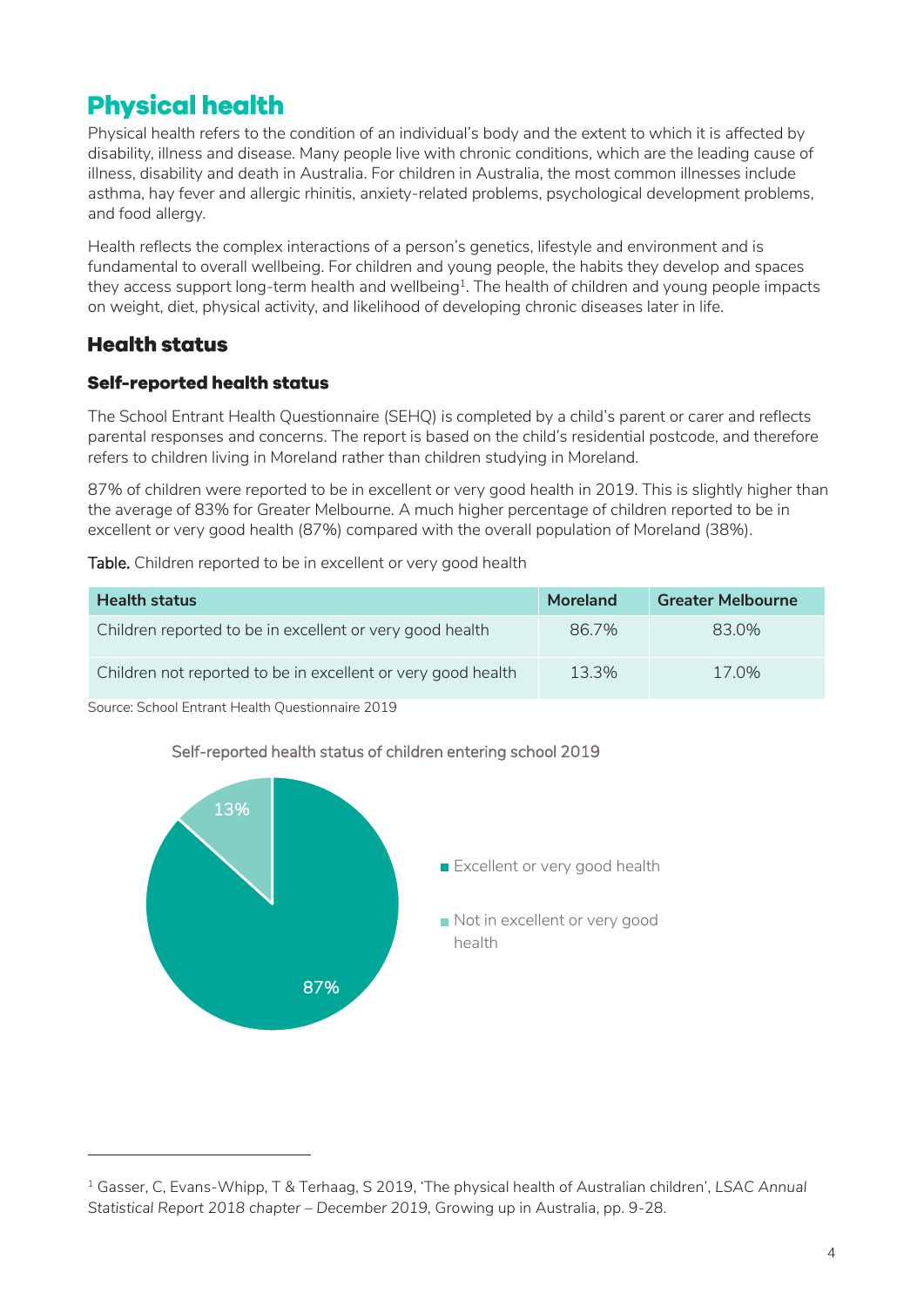#### **Developmental vulnerability**

The Australian Early Development Census (AEDC) measures the development of children in Australia in their first year of full-time school. Data is collected across five domains: Physical, Social, Emotional, Language, and Communication. For each of these five domains, children receive a score between zero and ten, where zero is most developmentally vulnerable.

20% of children in Moreland reported being developmentally vulnerable in one or more domains, which is consistent with the Victorian average (19.9%). A slightly higher percentage of children in Moreland reported being developmentally vulnerable on two or more domains (10.6%) than the Victorian average (10.1%).

The level of developmental vulnerability in Moreland is higher than the Victorian average for the physical and language domains and is lower than the Victorian average for the social, emotional, and communication domains.

| Developmental vulnerability domain                                                          | <b>Moreland</b> | <b>Victoria</b> |
|---------------------------------------------------------------------------------------------|-----------------|-----------------|
| Physical                                                                                    | 7.7             | 8.2             |
| Child is ready each day, healthy & independent, and has excellent gross & fine motor skills |                 |                 |
| Social                                                                                      | 10.2            | 8.8             |
| Child gets along with others and shares, is self-confident                                  |                 |                 |
| Emotional                                                                                   | 8.6             | 8.1             |
| Child is able to concentrate, help others, is patient, not aggressive or angry              |                 |                 |
| Language                                                                                    | 6.3             | 6.4             |
| Child is interested in reading or writing, can count and recognize numbers and shapes       |                 |                 |
| Communication                                                                               | 8.4             | 7.4             |
| Child can tell a story, communicate with adults and children, articulate themselves         |                 |                 |
| <b>Vulnerability Level 1</b>                                                                | 20.0%           | 19.9%           |
| Developmentally vulnerable on one or more domains                                           |                 |                 |
| <b>Vulnerability Level 2</b>                                                                | 10.6%           | 10.1%           |
| Developmentally vulnerable on two or more domains                                           |                 |                 |

Table. Developmental vulnerability in Moreland (5-6 years)

Source: Australian Early Development Census 2018



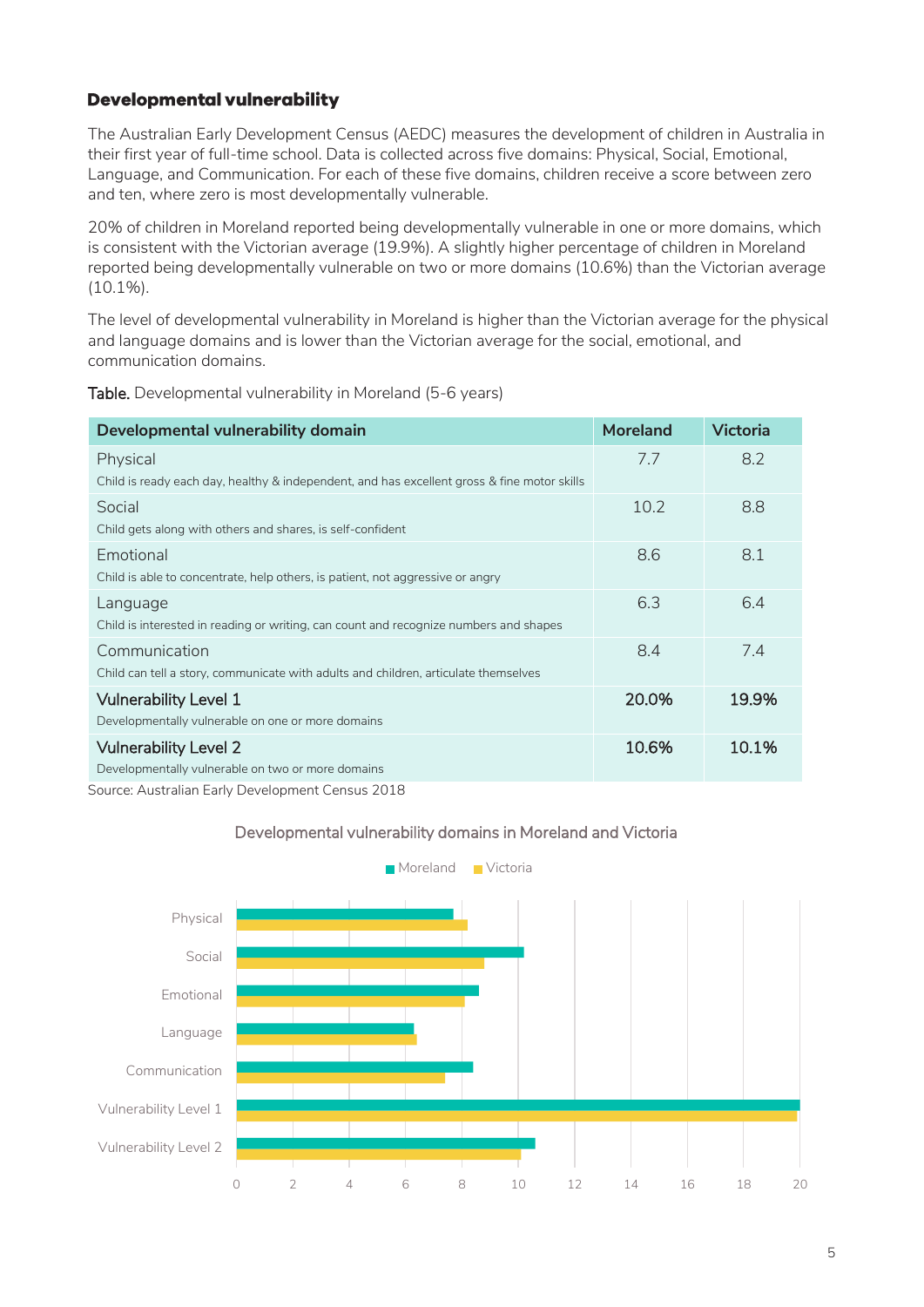Glenroy (32.3) and Fawkner (25.5) have the highest rate of developmental vulnerability level 1 in Moreland, meaning children who are developmentally vulnerable in one or more domains. Coburg (12.4) and Brunswick East (12.8) have the lowest rates of developmental vulnerability level 1.

| <b>Suburb</b>         | <b>Vulnerability</b><br>Level 1<br>Developmentally<br>vulnerable on one<br>or more domains | <b>Vulnerability</b><br>Level <sub>2</sub><br>Developmentally<br>vulnerable on two<br>or more domains |
|-----------------------|--------------------------------------------------------------------------------------------|-------------------------------------------------------------------------------------------------------|
| <b>Brunswick</b>      | 13.6                                                                                       | 5.6                                                                                                   |
| <b>Brunswick East</b> | 12.8                                                                                       | 6.4                                                                                                   |
| <b>Brunswick West</b> | 21.9                                                                                       | 8.8                                                                                                   |
| Coburg                | 12.4                                                                                       | 6.7                                                                                                   |
| Coburg North          | 21.1                                                                                       | 9.5                                                                                                   |
| Fawkner               | 25.5                                                                                       | 12.8                                                                                                  |
| Glenroy               | 32.3                                                                                       | 18.3                                                                                                  |
| Gowanbrae             | 3.7                                                                                        | 0.0                                                                                                   |
| Hadfield              | 23.4                                                                                       | 13.0                                                                                                  |
| Oak Park              | 16.9                                                                                       | 9.9                                                                                                   |
| Pascoe Vale           | 17.5                                                                                       | 9.2                                                                                                   |
| Pascoe Vale<br>South  | 14.8                                                                                       | 11.5                                                                                                  |

Table. Developmental vulnerability by suburb (5-6 years)

p: Vulnerability Level 1 by suburb



Source: Australian Early Development Census 2018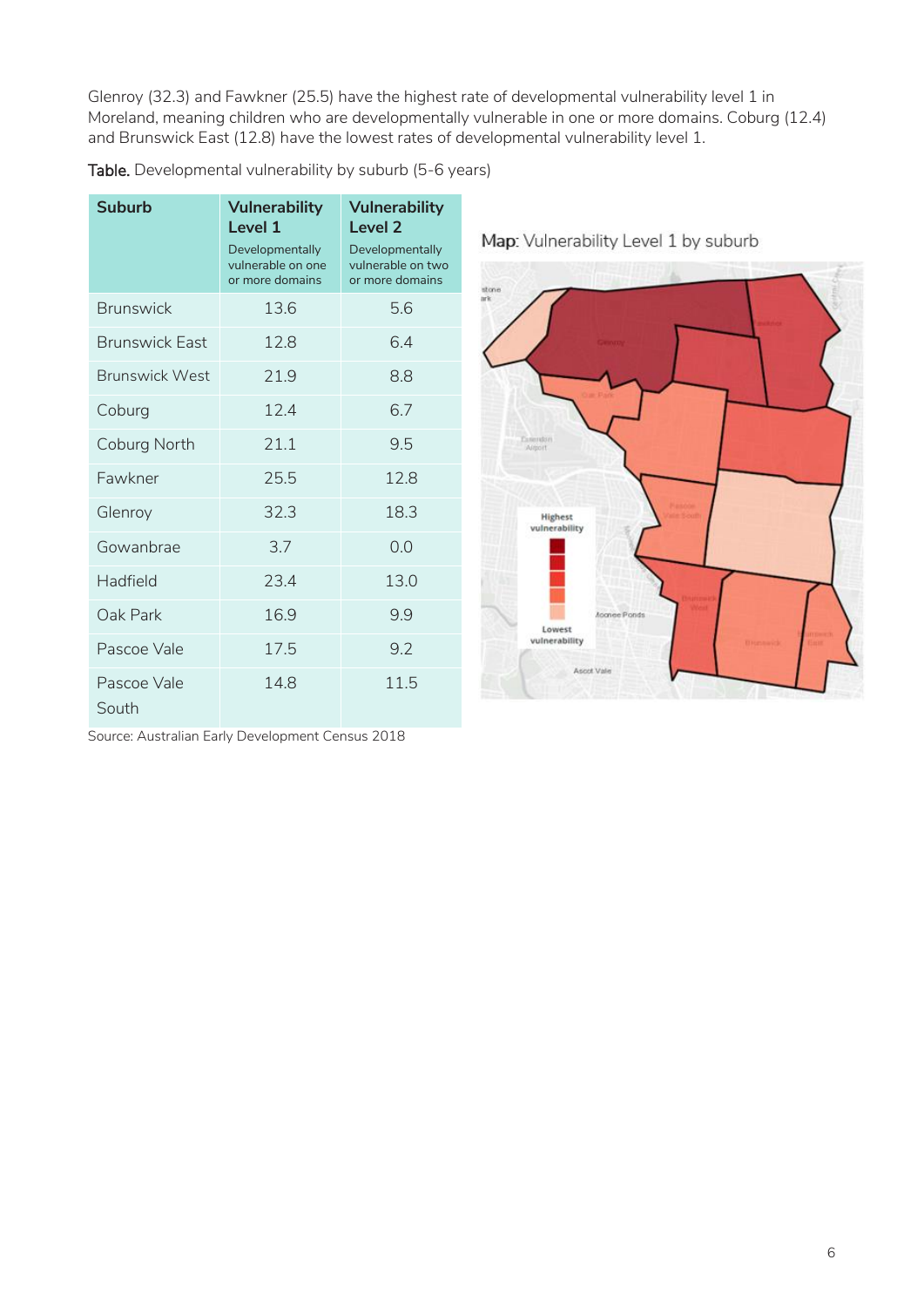## <span id="page-6-0"></span>**Disability**

#### **Disability & Severe disability**

This profile draws on two types of disability data to provide an overall view of disability in Moreland. For more information on disability in Moreland see th[e Moreland City Council Disability Brief.](https://www.moreland.vic.gov.au/globalassets/areas/researchlib-6733/vulnerable-population-brief---disability-v3.pdf)

1. The Australian Bureau of Statistics Population Census defines severe disability based on the concept of 'needing assistance with core activities'. More specifically, it counts the number of people who need assistance in their day to day lives with any or all of the following activities – self-care, mobility or communication because of a disability, long-term health condition or old age.

2. The Australian Bureau of Statistics Survey of Disability, Ageing and Carers (SDAC) is a national survey that includes data on disability by age and type but does not produce municipal-level population statistics. Using the relationship between age and disability identified in the SDAC, modelling was conducted by ID consulting on behalf of Moreland City Council to estimate the total number of people living with a disability in Moreland by age group.

According to the ABS Population Census, there were 886 young people aged 0 to 24 requiring assistance with core activities in Moreland, of 2.1% of this population. However, modelling suggests that an estimated 2,200 young people are living with disability in Moreland, or 4.8% of the population of young people. According to the ABS Population Census, the proportion of young people living with severe disability in Moreland (2.1%) was lower than the averages for Greater Melbourne (2.3%) and Victoria (2.5%) in 2016.

| Age (years)   | Persons living with severe disability<br>(ABS Census estimate)* |      | Persons living with disability<br>(modelled estimate) ^ |      |
|---------------|-----------------------------------------------------------------|------|---------------------------------------------------------|------|
|               | Persons                                                         | %    | Persons                                                 | %    |
| $0-4$ years   | 90                                                              | 1.0% | 200                                                     | 2.0% |
| 5-9 years     | 238                                                             | 2.9% | 600                                                     | 6.8% |
| $10-14$ years | 202                                                             | 3.0% | 400                                                     | 5.9% |
| $15-19$ years | 160                                                             | 2.4% | 400                                                     | 4.9% |
| $20-24$ years | 197                                                             | 1.6% | 600                                                     | 4.5% |
| <b>Total</b>  | 886                                                             | 2.1% | 2,200                                                   | 4.8% |

Table. Disability and severe disability by age group

Source: \*Australian Bureau of Statistics Population Census 2016; ^Propensity for disability based on Census core activity need for assistance and Survey of Disability, Ageing and Carers (SDAC). The SDAC propensity modelling was undertaken by ID community on behalf of Moreland City Council in 2019.



Severe disability and estimated disability for young people in Moreland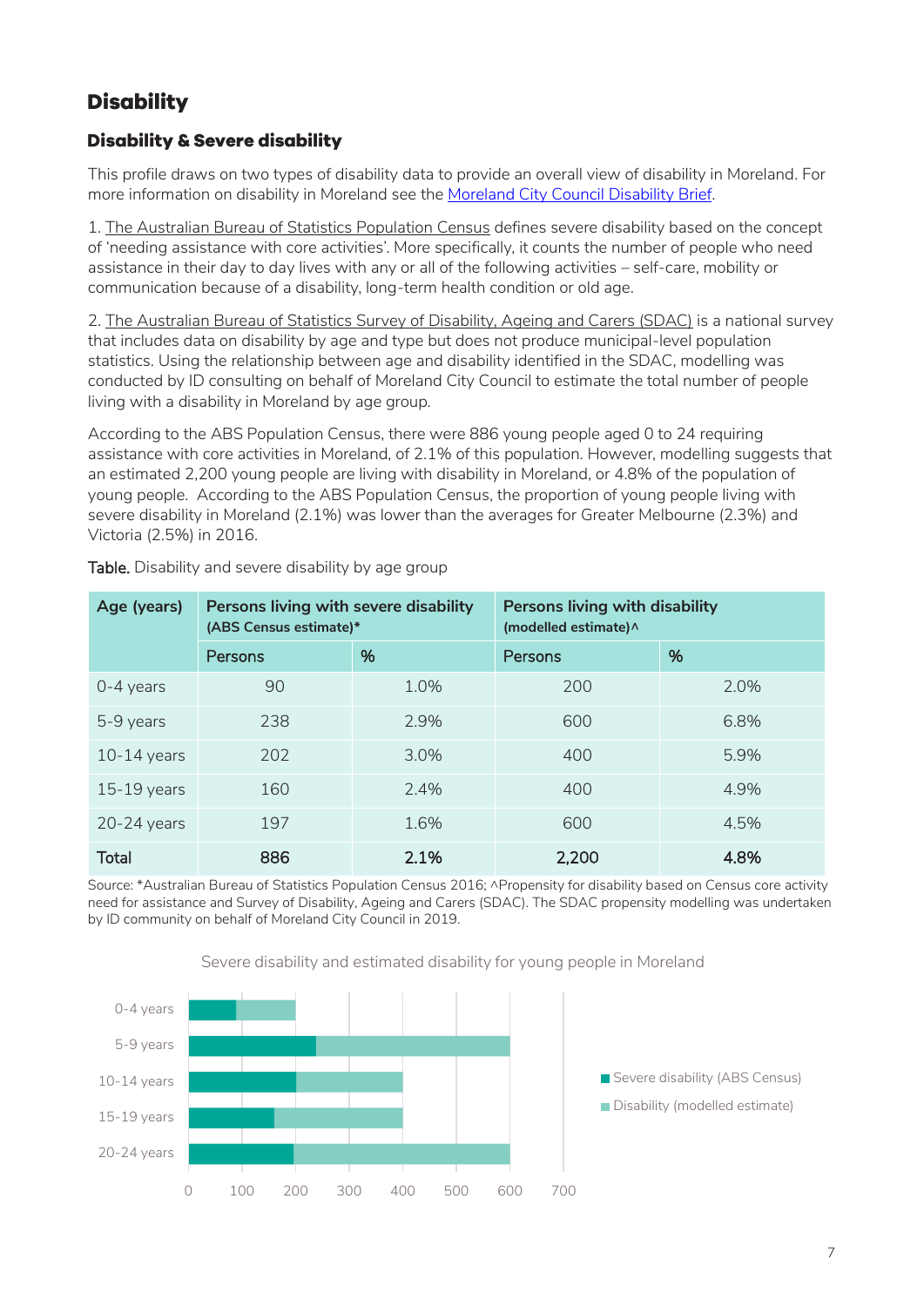Table. Need for assistance with core activities in Moreland, Greater Melbourne, and Victoria

| Age (years)   | Moreland (%) | Greater Melbourne (%) | Victoria (%) |
|---------------|--------------|-----------------------|--------------|
| $0-4$ years   | 1.0%         | 1.2%                  | 1.2%         |
| $5-14$ years  | $3.0\%$      | 3.2%                  | 3.4%         |
| $15-24$ years | 1.9%         | 2.0%                  | 2.3%         |
| <b>Total</b>  | 2.1%         | 2.3%                  | 2.5%         |

Source: Australian Bureau of Statistics Population Census 2016

#### **Types of assistance needed**

The most common type of assistance needed among young people in Moreland is oral communication or cognitive tasks (approximately 1,900 young people), self care or health care (approximately 1,000 young people), and mobility (approximately 1,000 young people).

Household chores or property maintenance is the least common type of assistance needed among young people in Moreland, but it is the most common type of assistance needed among all age groups in Moreland.

|  |  |  |  | Table. Types of assistance needed for young people in Moreland (modelled estimates) |
|--|--|--|--|-------------------------------------------------------------------------------------|
|--|--|--|--|-------------------------------------------------------------------------------------|

| Type of assistance needed                | Young people<br>living with<br>disability | Type of assistance needed as a<br>% of total needing assistance<br>in one or more category |
|------------------------------------------|-------------------------------------------|--------------------------------------------------------------------------------------------|
| Oral communication or cognitive tasks    | 1,900                                     | 86%                                                                                        |
| Self care or health care                 | 1,000                                     | 45%                                                                                        |
| Mobility                                 | 1,000                                     | 45%                                                                                        |
| Reading or writing                       | 400                                       | 18%                                                                                        |
| Private transport                        | 300                                       | 14%                                                                                        |
| Meal preparation                         | 200                                       | 9%                                                                                         |
| Household chores or property maintenance | 200                                       | 9%                                                                                         |

Source: Propensity for disability based on Census core activity need for assistance and Survey of Disability, Ageing and Carers (SDAC). The SDAC propensity modelling was undertaken by ID community on behalf of Moreland City Council in 2019.



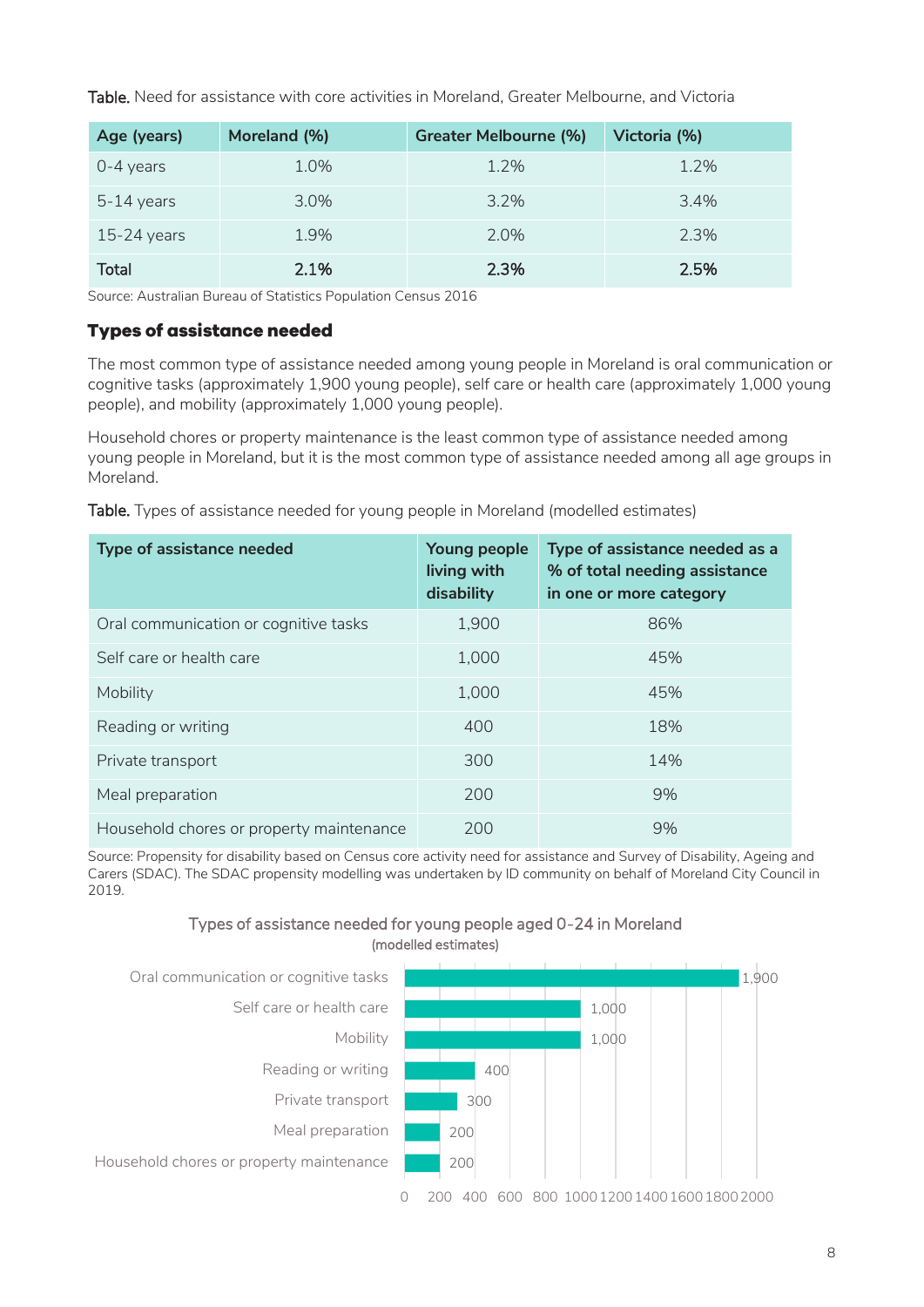### <span id="page-8-0"></span>**Health check-ups**

Regular health check-ups are an important way to maintain health status and identify illness early for children and young people. For children, regular health checks include dental checks, regular weight and height checks, and regular eyesight and hearing checks. For young people, regular health check-ups can also include sexual and reproductive health checks and regular skin checks<sup>2</sup>.

#### **Health check-ups**

In 2019, 13.3% of children beginning primary school who live in Moreland had visited a paediatrician in the past year. This was slightly higher than the average for Greater Melbourne of 12.2%.

Table. Children reported to have seen a paediatrician in the past year (Early Years)

| Children reported to have seen a paediatrician in the past year | <b>Moreland</b> | <b>Greater Melbourne</b> |
|-----------------------------------------------------------------|-----------------|--------------------------|
| Visited a paediatrician                                         | 13.3%           | $12.2\%$                 |
| Did not visit a paediatrician                                   | 86.7%           | 87.8%                    |

Source: School Entrant Health Questionnaire 2019

Proportion of children beginning primary school who had visited a paediatrician in the past year

Visited a paediatrician Did not visit a paediatrician

| Did not visit a paediatrician<br>13.3%<br>86.7% |  |  |  |  |  | Visited a<br>paediatrician |
|-------------------------------------------------|--|--|--|--|--|----------------------------|
|-------------------------------------------------|--|--|--|--|--|----------------------------|

#### **Oral check-ups**

-

In 2019, over half (53.4%) of children beginning primary school who live in Moreland had seen a dentist in the past year. This was slightly higher than the average for Greater Melbourne of 12.2%.

#### Table. Children reported to have seen a dentist in the past year (Early Years)

| Children reported to have seen a dentist in the past year | <b>Moreland</b> | <b>Greater Melbourne</b> |
|-----------------------------------------------------------|-----------------|--------------------------|
| Visited a dentist                                         | 53.4%           | 50.4%                    |
| Did not visit a dentist                                   | 46.7%           | 496%                     |

Source: School Entrant Health Questionnaire 2019

Proportion of children beginning primary school who had seen a dentist in the past year

#### $\blacksquare$  Visited a dentist  $\blacksquare$  Did not visit a dentist

| Visited a dentist | Did not visit a dentist |
|-------------------|-------------------------|
| 53.4%             | 46.7%                   |

<sup>2</sup> KidSpot 2017, 'Health check ups: Who needs them and when?', *KidSpot*.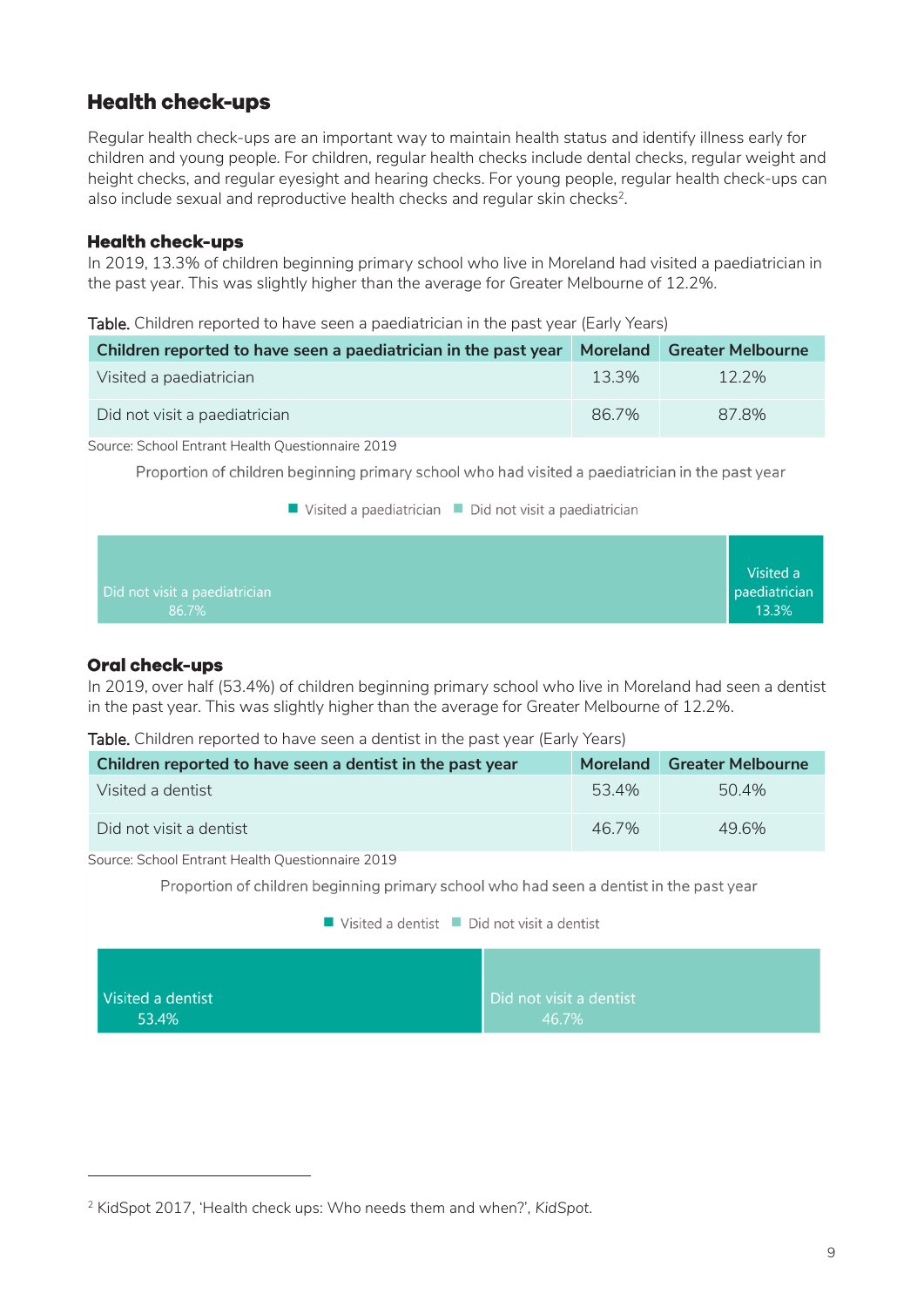#### **Hospital Admissions**

Potentially preventable hospitalisations are instances where admission to hospital for a condition where the hospitalisation could have potentially been prevented through the provision of appropriate individualised preventative health interventions and early disease management usually delivered in primary care and community-based care settings. Examples of potentially preventable hospitalisations include vaccine-preventable conditions and certain chronic and acute conditions. High rates of potentially preventable hospital admissions may provide indirect evidence of problems with patient access to primary healthcare, inadequate skills and resources, or disconnection with specialist services.

The data presented below uses admission rate ratio data for potentially preventable hospitalisations which is compared to Victoria (Victoria = 1). For children and young people aged 0-24, Moreland has a higher ratio rate than Victoria at 1.10 and is likewise higher than nearby Councils: Moonee Valley (0.97), Darebin (0.94), and Maribyrnong (0.89). The Moreland ratio for children and young people is lower than neighbouring Hume.

Rate Ratio: The age standardised rate for an area is the number of hospital admissions, usually expressed per 1,000, that would occur in that area if it had the same age structure as the standard population and the local age-specific rates of the area applied<sup>3</sup>.

Table. Rate ratio of hospital admissions (Total ACSC) for those between ages 0-24 by LGA between 2019-2020

| LGA         | Moreland | Moonee Valley | <b>Hume</b> | Darebin | Maribyrnong |
|-------------|----------|---------------|-------------|---------|-------------|
| Rate Ratio* | 1.10     | 0.97          | 1.18        | 0.94    | 0.89        |

Source: Victorian Health Information Surveillance System 2020



Rate ratio\* of hospital admissions (Total ACSC) for those between ages 0-24 by LGA between 2019-2020

Source: VHISS 2020

-

<sup>3</sup> Victorian Health Information Surveillance System 2020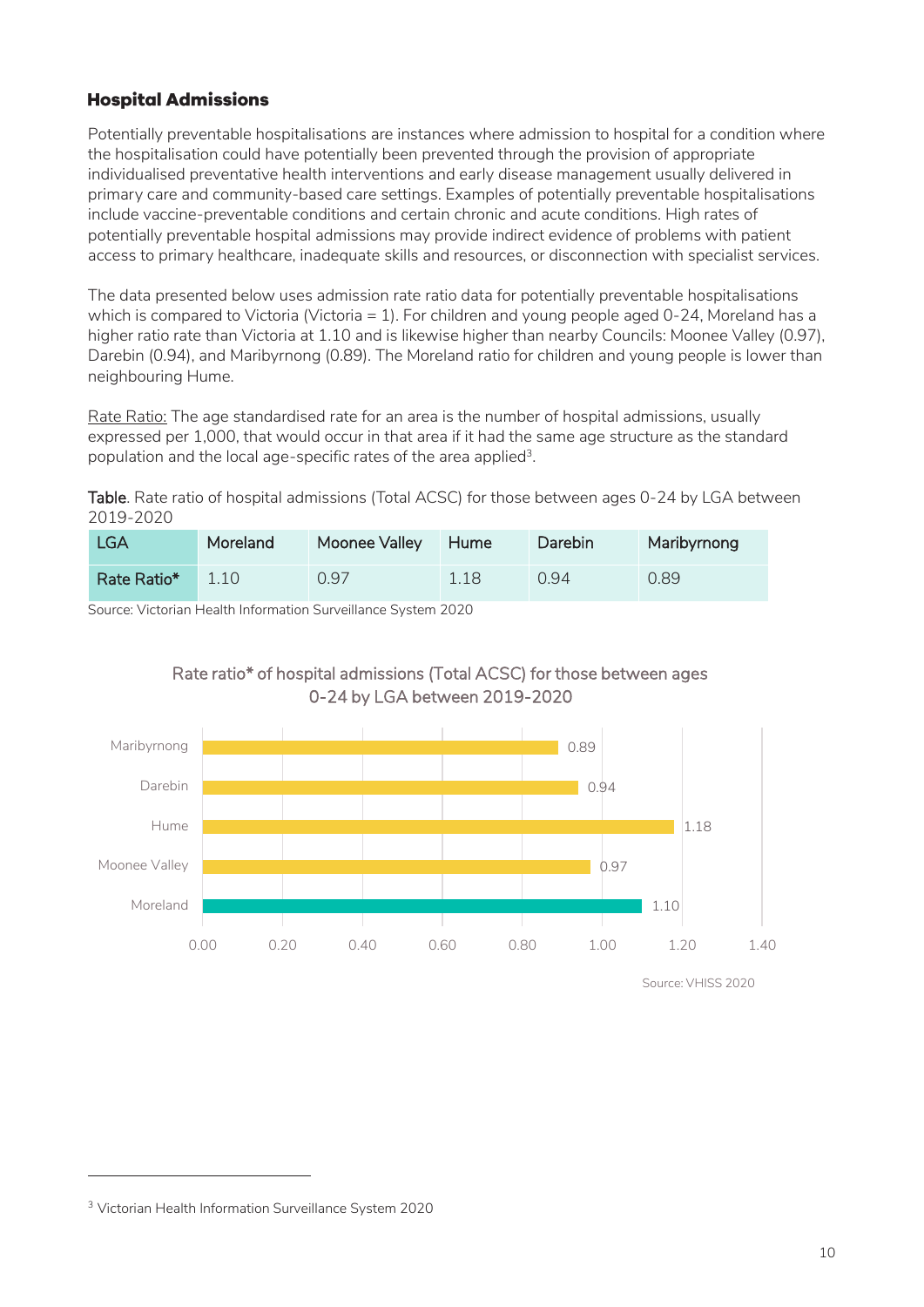### <span id="page-10-0"></span>**Maternal & child health**

#### **Maternal and Child Health Centre visits**

In 2019, 68.4% of children beginning primary school who live in Moreland reported to have attended a Maternal & Child Health Centre for the 3.5-year-old check. This was slightly lower than the average for Greater Melbourne of 70.0%.

Table. Children reported to have attended a Maternal and Child Health Centre for the 3.5-year-old check

| Children reported to have attended a Maternal & Child<br>Health Centre for the 3.5-year-old check | Moreland (%) | Greater<br>Melbourne (%) |
|---------------------------------------------------------------------------------------------------|--------------|--------------------------|
| Attended a Maternal & Child Health Centre                                                         | 68.4%        | 70.0%                    |
| Did not attend a Maternal & Child Health Centre                                                   | 316%         | 30.0%                    |

Source: School Entrant Health Questionnaire 2019

Proportion of children beginning primary school who reported attending a Maternal & Child Health Centre for the 3.5-year-old check.

■ Attended a Maternal & Child Health Centre ■ Did not attend a Maternal & Child Health Centre

|                                           | Did not attend a Maternal & |
|-------------------------------------------|-----------------------------|
| Attended a Maternal & Child Health Centre | Child Health Centre         |
| 68.4%                                     | 27.6%                       |

#### **Breastfeeding rates**

In 2018/19, there was a 90% breastfeeding rate at 3 months and a 60% breastfeeding rate at 60 months.

Table. Full and partial breastfeeding in Moreland in 2018/19 across four ages.

| Age of child | <b>Fully</b><br>breastfed | <b>Partially</b><br>breastfed |
|--------------|---------------------------|-------------------------------|
| On discharge | 90.9%                     | 9.1%                          |
| 2 weeks      | 91.2%                     | 8.8%                          |
| 3 months     | 89.8%                     | 10.2%                         |
| 6 months     | 60.3%                     | 38.7%                         |

Source: MCC Maternal & Child Health 2019

Full and partial breastfeeding in Moreland in 2018/19

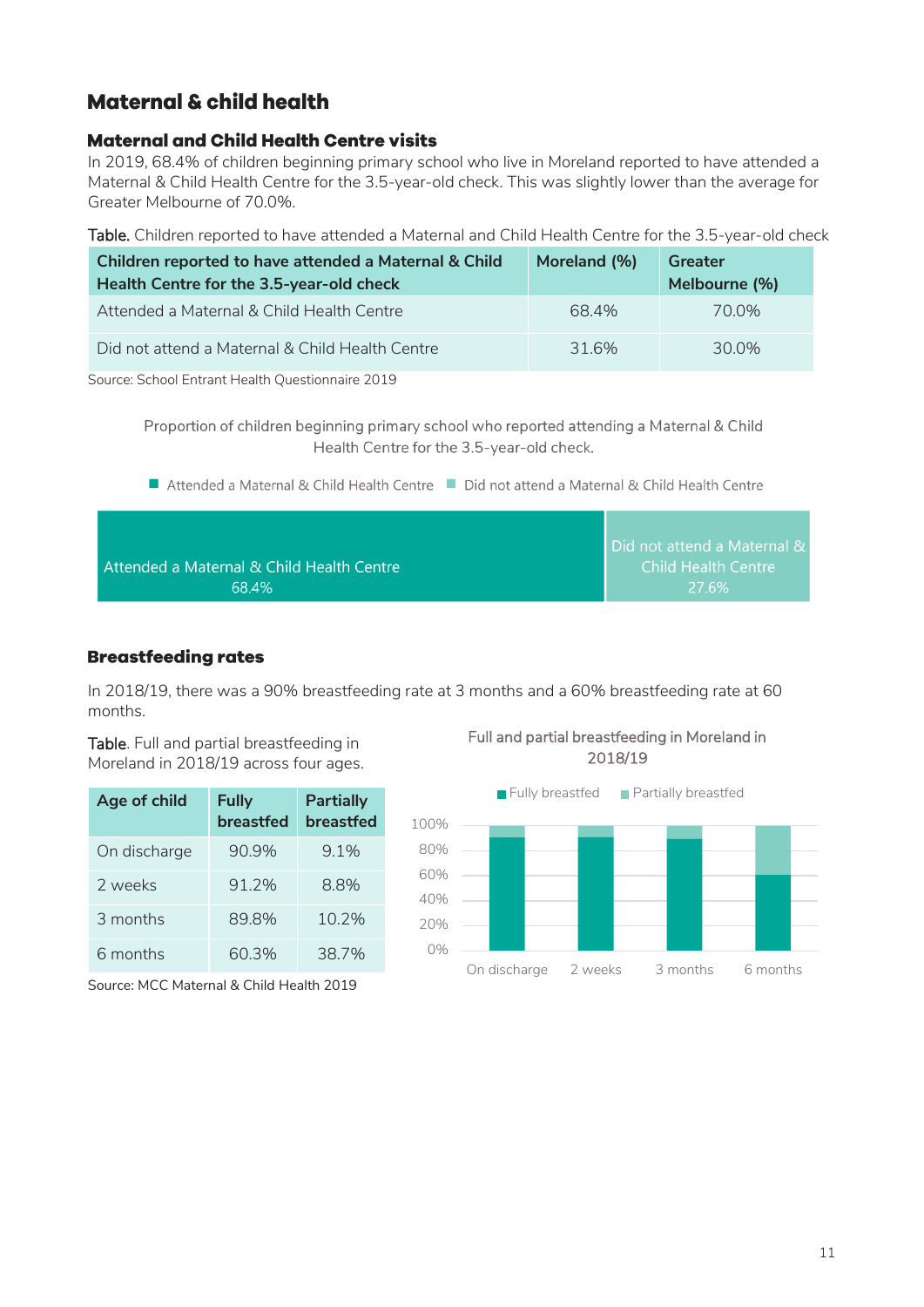#### **Immunisation rates**

Immunisation data is available at the Statistical Area 3 (SA3) level. In Moreland, this means data is divided into Brunswick-Coburg, and Moreland-North.

At 12-15 months, Brunswick-Coburg has a slightly higher percent of children who are fully vaccinated than the North Western Melbourne Region, and Moreland North has a slightly lower percentage. At 24- 27 months, both Brunswick-Coburg and Moreland-North perform slightly higher than the North Western Melbourne Region average.

Table. Percent of children who are fully vaccinated at 12-15 months and 24-27 months.

| <b>Region (SA3)</b>             | $12 - 15$ months | $24-27$ months |
|---------------------------------|------------------|----------------|
| Brunswick - Coburg              | 95.6%            | 93.4%          |
| Moreland-North                  | 94.1%            | 92.4%          |
| North Western Melbourne Region* | 95%              | 92%            |

\*North Western Melbourne Region includes Moreland, Melbourne, Yarra, Darebin, Moonee Valley, Maribyrnong, Hobsons Bay, Wyndham, Brimbank, Melton, Hume, Macedon Ranges, and Moorabool.

Source: Department of Health/Australian Immunisation Register 2020

#### Table. Breakdown of vaccination type

| <b>Region (SA3)</b> | <b>Age Group</b> | % Fully Vaccinated |
|---------------------|------------------|--------------------|
| Brunswick -         | $12 - 15$ Months | 95.6               |
| Coburg              | $24 - 27$ Months | 934                |
| Moreland -          | $12 - 15$ Months | 941                |
| <b>North</b>        | $24 - 27$ Months | 924                |

Source: Department of Health/Australian Immunisation Register 2020

#### Immunisation rates by age group at the SA3 level and immunisation types

(01 October 2019 - 30 September 2020).

<span id="page-11-0"></span>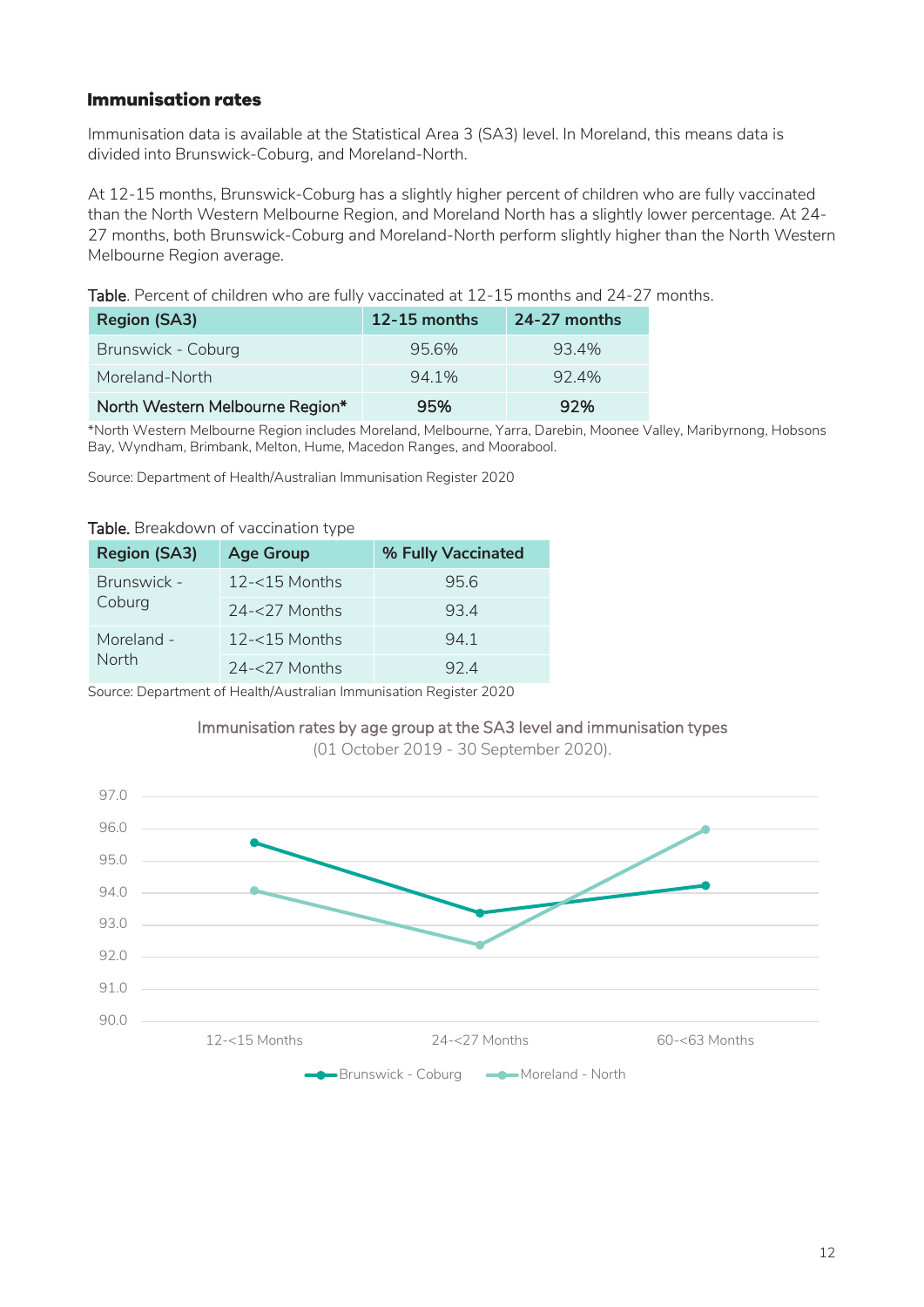### **Sexual and reproductive health**

#### **Birth rates in Moreland**

In 2018/19 there were 2,727 births in Moreland. This was a decrease of 92 births from the previous year. Teenage births (births for women aged 13-19 years) in Moreland were in decline between 2013 (12.1) and 2016 (7.8) and remains below the State average but slightly higher than the Metro North Area average.



| Year    | <b>Birth</b><br>notifications |
|---------|-------------------------------|
| 2018/19 | 2,727                         |
| 2017/18 | 2,819                         |
| 2016/17 | 2,763                         |
| 2015/16 | 2,716                         |



Source: MCC Maternal & Child Health 2019

Table. Birth rate for women aged 13-19 years in a two-year aggregate (per 1,000)

| Year | Moreland | <b>Metro North Area</b> | <b>State Average</b> |
|------|----------|-------------------------|----------------------|
| 2016 | 7.8      | 6.4                     | 12.2                 |
| 2015 | 7.97     | 7.2                     | 13.4                 |
| 2014 | 11.2     | 8.6                     | 15.7                 |
| 2013 | 121      | 9.6                     | 17.4                 |

Source: Women's Health Victoria 2020



#### Birth rate for women aged 13-19 years in a two year aggregate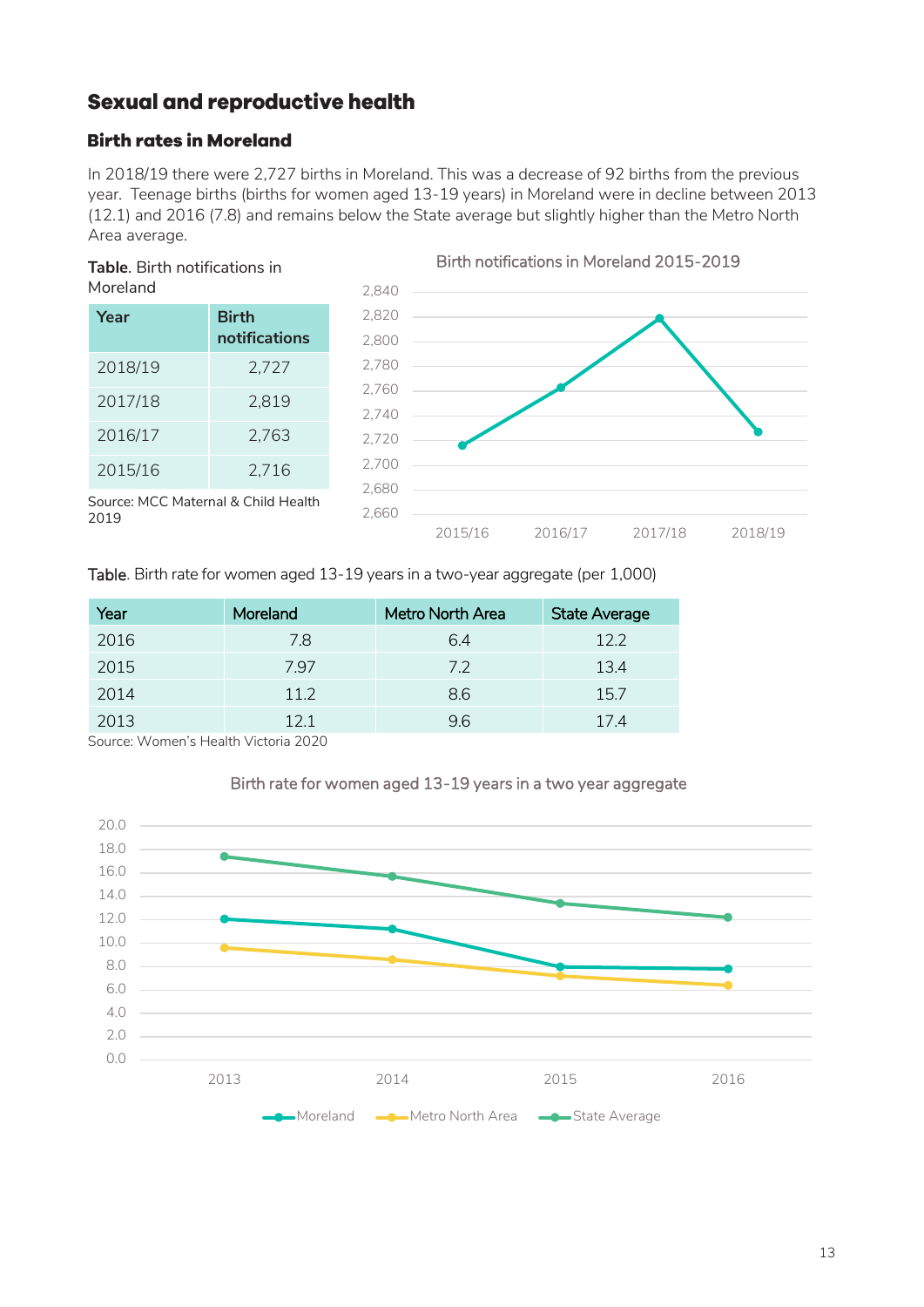#### **Sexually-transmitted infections**

The largest proportion of sexually transmitted infections in Moreland occur among 20-24 year-olds. Female young people make up the majority of Chlamydia infections and male young people make up the majority of Gonorrhoea infections.

| Age          | Chlamydia |      | Gonorrhoea        |                          |      |                          |
|--------------|-----------|------|-------------------|--------------------------|------|--------------------------|
|              | Female    | Male | Other             | Female                   | Male | Other                    |
| $10 - 14$    |           |      |                   | $\overline{\phantom{0}}$ | -    | $\overline{\phantom{0}}$ |
| $15 - 19$    | 28        | 15   | $\qquad \qquad -$ | 6                        | 6    | $\overline{\phantom{a}}$ |
| $20 - 24$    | 108       | 97   | 1                 | 11                       | 51   |                          |
| Total by sex | 136       | 112  | 1                 | 17                       | 57   |                          |
| <b>Total</b> |           | 249  |                   |                          | 75   |                          |

Table. Individuals with Chlamydia and Gonorrhoea by age and gender in Moreland 2019

Source: DHHS/Local Government Areas Surveillance Report 2020.

Table. Trends in Chlamydia and Gonorrhoea 2017-2020

| Year  | <b>Total Chlamydia</b><br>ages 10-24 | <b>Total Gonorrhoea</b><br>ages 10-24 | *Note: Da<br>impacted<br>is likely a |
|-------|--------------------------------------|---------------------------------------|--------------------------------------|
| 2020* | 17                                   | 27                                    | numbers.                             |
| 2019  | 249                                  | 75                                    |                                      |
| 2018  | 361                                  | 92                                    |                                      |
| 2017  | 291                                  | 76                                    |                                      |

\*Note: Data reported in 2020 has been impacted by the Covid-19 pandemic and is likely an underrepresentation of total

Source: Women's Health Victoria/ DHHS/Local Government Areas Surveillance Report 2020



#### Trends in Chlamydia and Gonorrhoea 2017-2020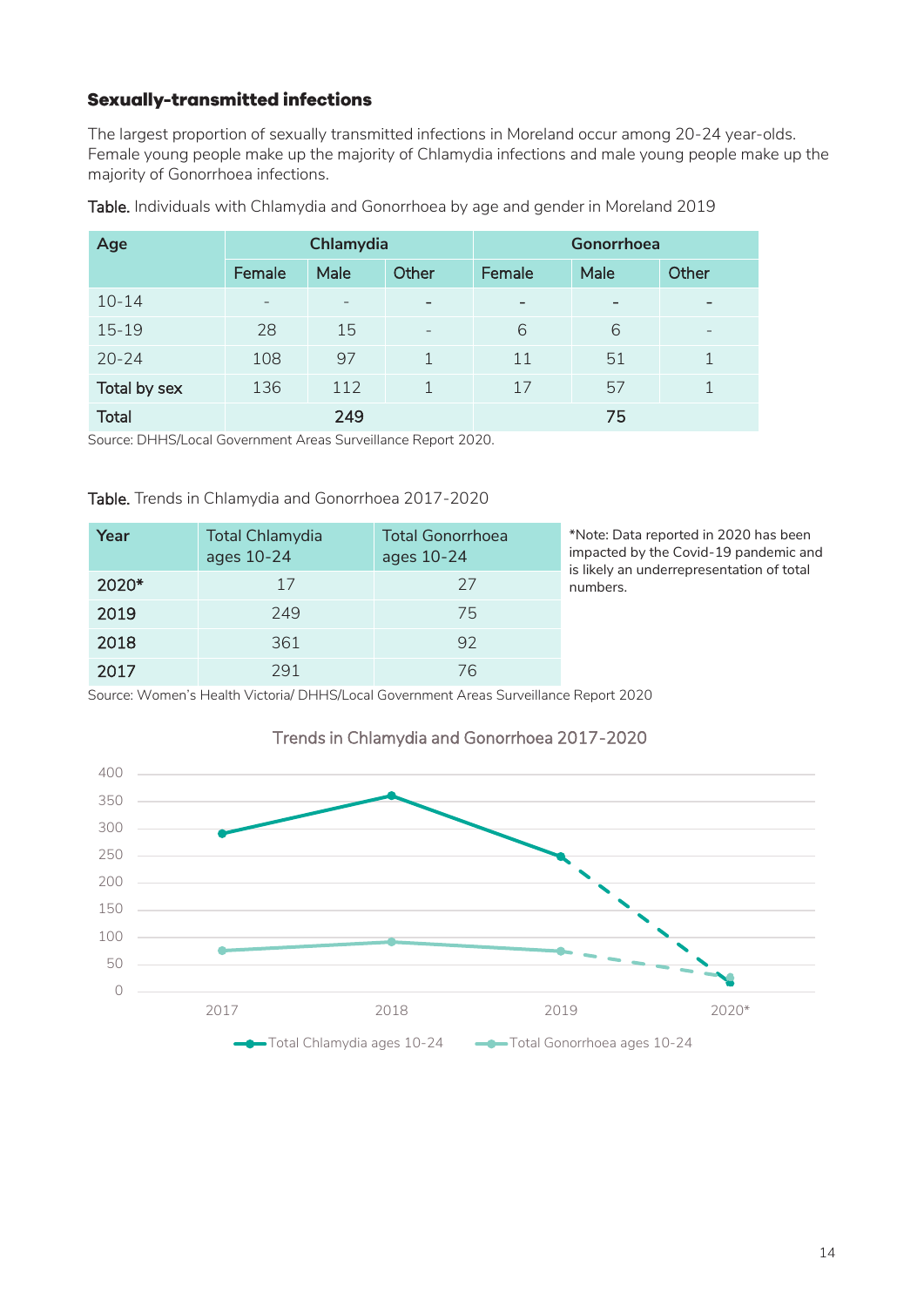# <span id="page-14-0"></span>**Mental health**

### <span id="page-14-1"></span>Mental illness & developmental concerns

#### **History of mental illness of parents**

According to the School Entrant Health Questionnaire 2019, history of mental illness of parents is higher in Moreland (8.1%) than in Greater Melbourne (6.6%).

Table. History of mental illness of parents (Early Years)

| History of mental illness of parents  | Moreland (%) | <b>Greater Melbourne (%)</b> |
|---------------------------------------|--------------|------------------------------|
| History of mental illness             | 8.1%         | 66%                          |
| No reported history of mental illness | 91.9%        | 93.4%                        |



Source: School Entrant Health Questionnaire 2019

#### **Behavioural & developmental concerns**

In 2019, over half of children in Moreland have a high (23.6%) or moderate (31.4%) risk of developmental and behavioural concerns. This is slightly higher than the average for Greater Melbourne (High: 22.3%, Moderate: 28%).

Table. Children at high risk of developmental or behavioural concerns (Early Years)

| <b>Risk of developmental</b><br>and behavioural<br>concerns | Moreland<br>(%) | Greater<br><b>Melbourne</b><br>(%) |
|-------------------------------------------------------------|-----------------|------------------------------------|
| Children at high risk                                       | 23.6%           | 22.3%                              |
| Children at moderate risk                                   | 314%            | 28.0%                              |
| Children not at risk                                        | 45.0%           | 497%                               |

Source: School Entrant Health Questionnaire 2019

Risk of developmental & behavioural concerns among children in Moreland 2019

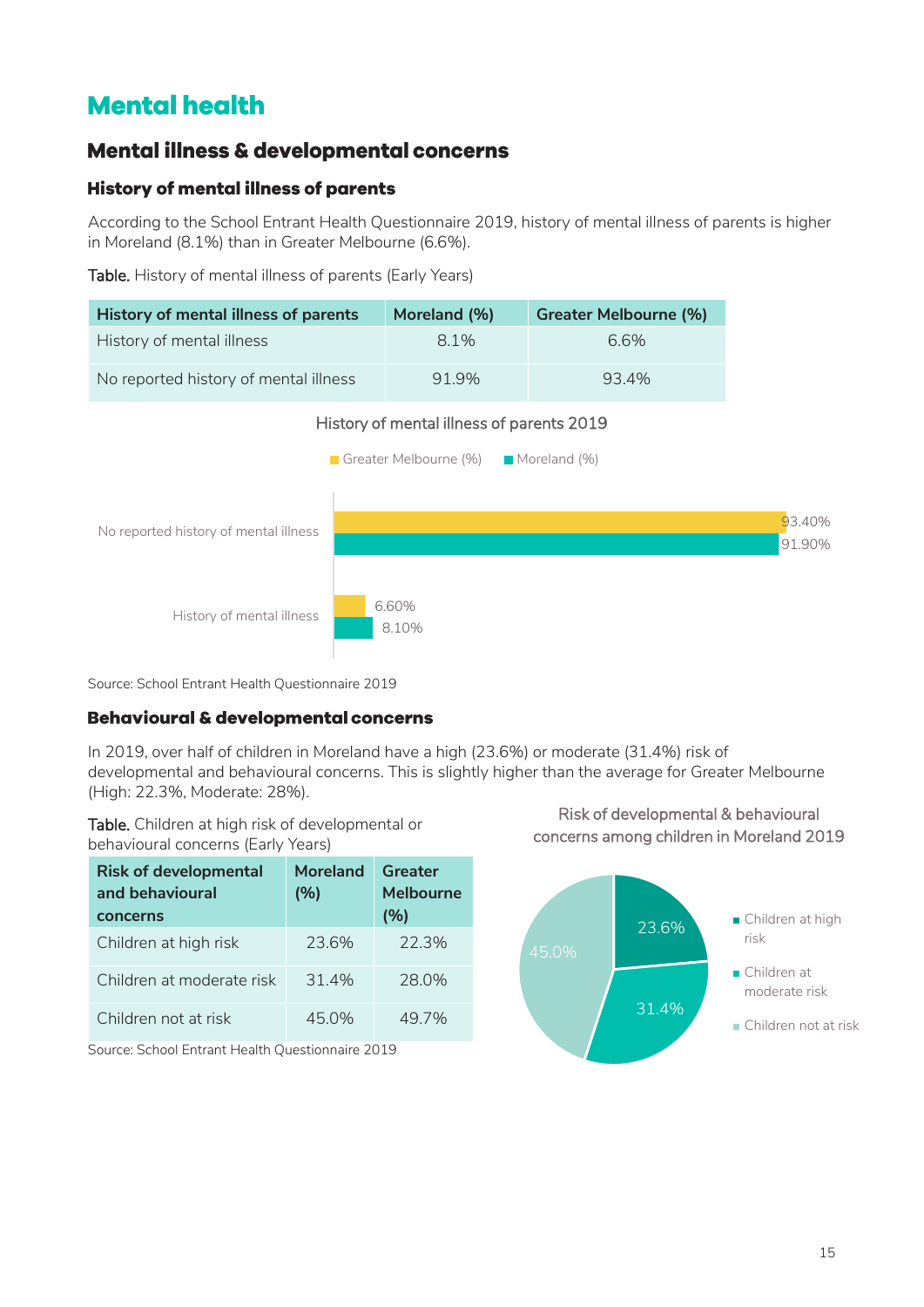### <span id="page-15-0"></span>**Bullying**

#### **Reports of being bullied**

The National Centre Against Bullying defines bullying as an "ongoing and deliberate misuse of power in relationships through repeated verbal, physical and/or social behaviour that intends to cause physical, social, and/or psychological harm" (NCAB 2021). Bullying can happen face-to-face or online and is linked to negative physical and mental health outcomes for children and young people.

Bullying has many long-term effects including social and emotional impact, physical impact, academic impact, and impact on family<sup>4</sup>. Research also shows that many of these effects last into adulthood.  $\,$ 

Overall, a lower proportion of children and young people in Moreland (14.9%) reported being bullied in 2019 than the Victorian average (16.7%). This is true across all ages surveyed (Years 5 to 9), but the difference is more prominent among young people in Years 7 to 9, where 14.7% of respondents reported bullying compared to 17.5% in Victoria.



| Year        | Moreland | Victoria |
|-------------|----------|----------|
| Year 5 to 6 | 15.0%    | 15.9%    |
| Year 7 to 9 | 14.7%    | 175%     |
| Overall     | 14.9%    | 16.7%    |





Source: Department of Education and Early Childhood Development 2019

-

<sup>4</sup> Gordon, S 2020, 'The Long-Lasting Effects of Bullying', *Very Well Family*.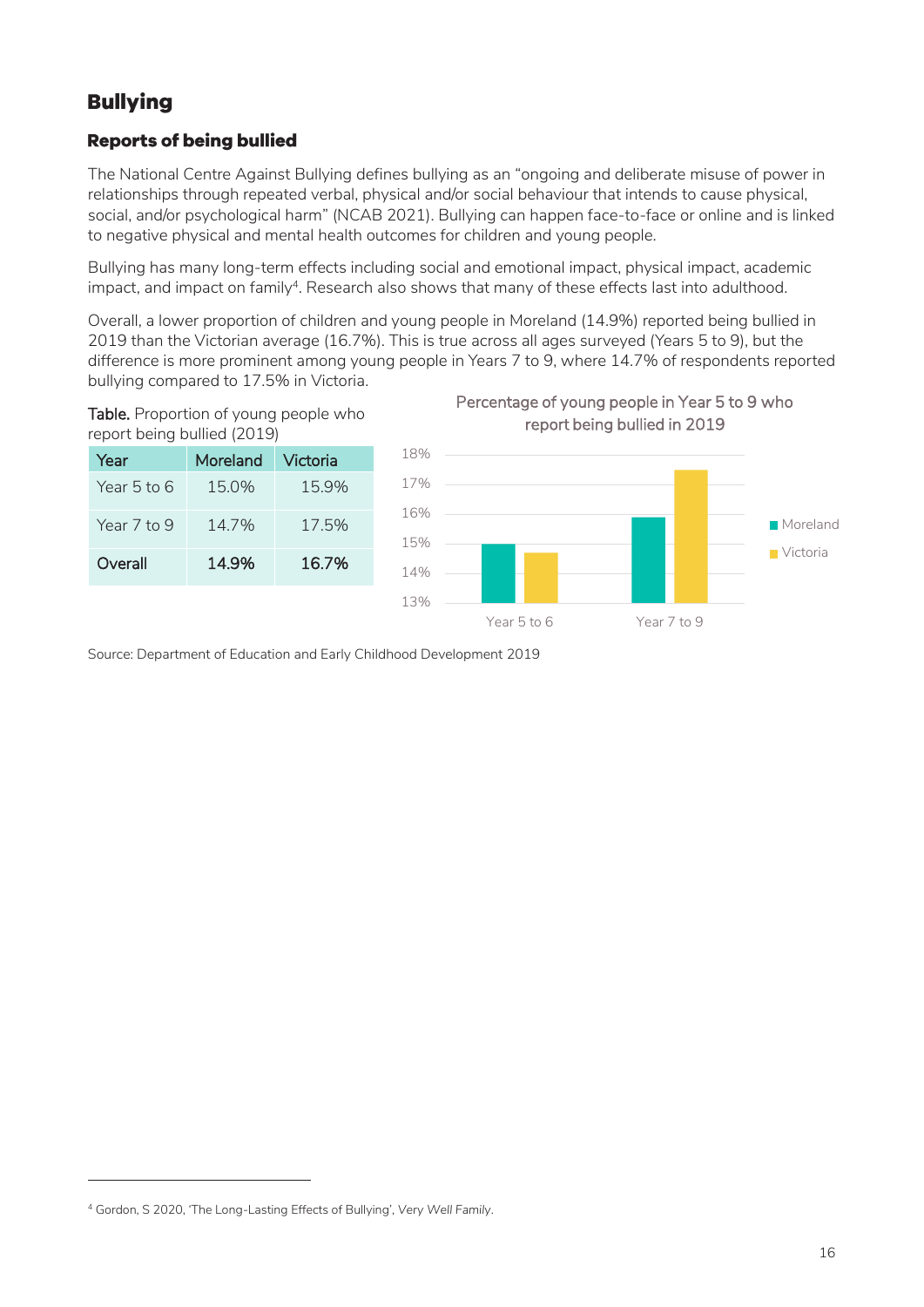# <span id="page-16-0"></span>Alcohol, tobacco, drugs & gambling environment

### <span id="page-16-1"></span>**Alcohol & drug use**

-

Over consumption and abuse of alcohol pose a risk to health and can also impact family relationships, exacerbate domestic violence, and create financial and social stress<sup>5</sup>. In 2019, 2% of parents of children on school entry in Moreland reported that there was a drug or alcohol problem in their family. This was lower than Greater Melbourne (2.8%) and Victoria (3.6%).

Note: This data was self-reported by the parents of children on school entry and may not capture all alcohol or drug related problems.

Table. Percentage of families that report an alcohol or drug related problem in the family in 2019

| Alcohol or drug related problem in the family      | <b>Moreland</b> | <b>Greater Melbourne</b> | <b>Victoria</b> |
|----------------------------------------------------|-----------------|--------------------------|-----------------|
| Report of alcohol or drug problem in the family    | 2.0%            | 2.8%                     | 3.6%            |
| No report of alcohol or drug problem in the family | 98.0%           | 97.2%                    | 96.4%           |
| Source: School Entrant Health Questionnaire 2019   |                 |                          |                 |

<span id="page-16-2"></span>

#### Report of alcohol or drug problem in the family 2019

<sup>5</sup> Department of Health 2020, *What are the effects of alcohol?* [https://www.health.gov.au/health-topics/alcohol/about-alcohol/what-are](https://www.health.gov.au/health-topics/alcohol/about-alcohol/what-are-the-effects-of-alcohol)[the-effects-of-alcohol](https://www.health.gov.au/health-topics/alcohol/about-alcohol/what-are-the-effects-of-alcohol)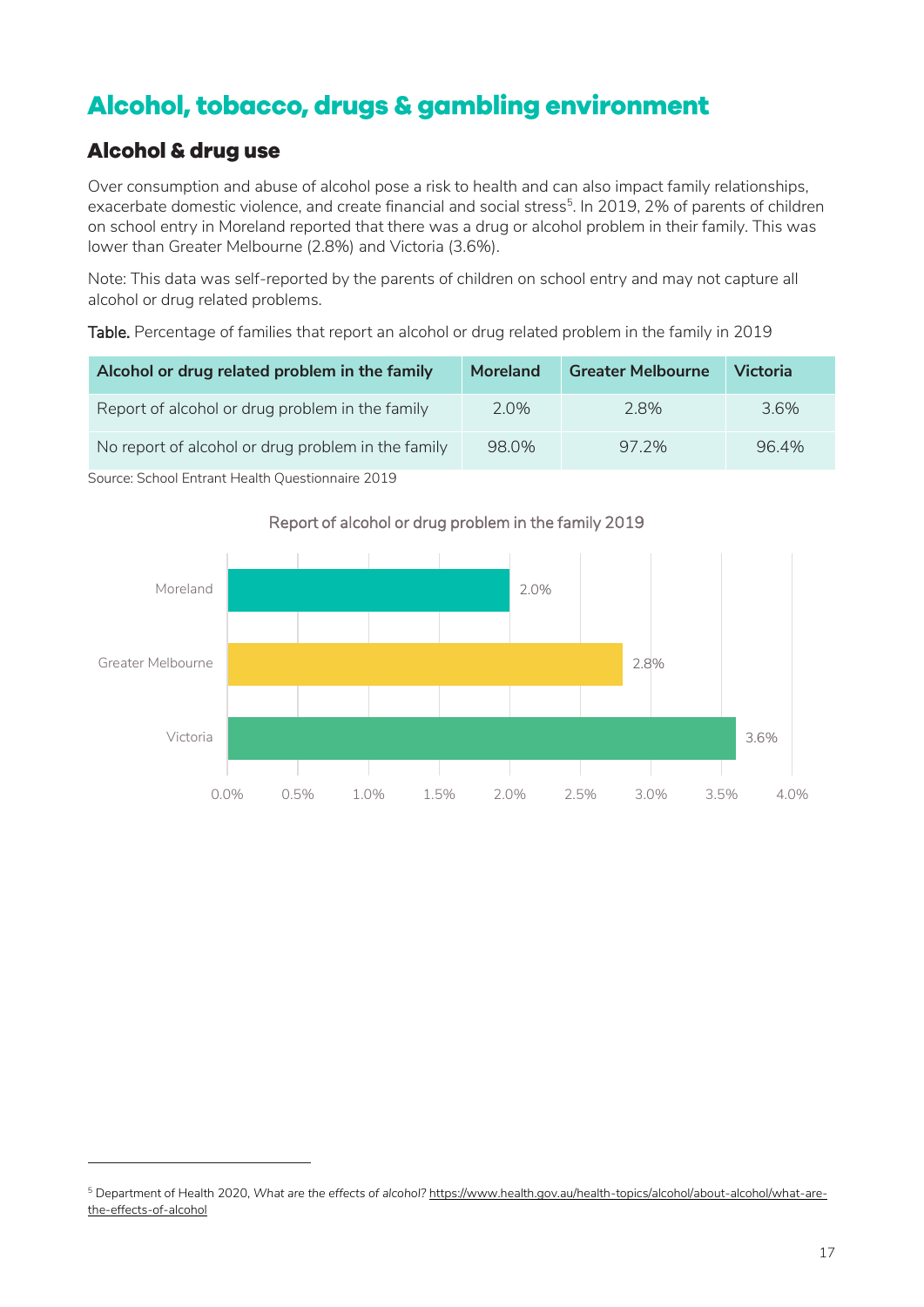### Gambling

-

Gambling harm is any negative consequence that comes from gambling and includes financial, relationship, health, emotional, work or cultural issues. Gambling harm can result from a person's own gambling or someone else's and leads to poorer health and wellbeing of the individual, family, community, or population<sup>6</sup>. In 2019 in Moreland there were fewer reports of a gambling problem in the family by parents of children on school entry (0.3%) compared to that in Greater Melbourne (0.6%) and Victoria (0.7%).

Note: This data was self-reported by the parents of children on school entry and may not capture all gambling problems.

Table. Percentage of families that report a gambling problem in the family in 2019

| <b>Gambling problem in family</b>       | Moreland | <b>Greater Melbourne</b> | <b>Victoria</b> |
|-----------------------------------------|----------|--------------------------|-----------------|
| Report of gambling problem in family    | $0.3\%$  | 0.6%                     | $0.7\%$         |
| No report of gambling problem in family | 99.7%    | 99.4%                    | 99.3%           |

Source: School Entrant Health Questionnaire 2019



#### Report of alcohol or drug problem in the family 2019

<sup>6</sup> Rockloff, M, Browne, M, Hing, N, Thorne, H, Russell, A, Greer, N, Tran, K, Brook, K & Sproston, K 2020, 'Victorian population gambling and health study 2018-2019', *Victorian Responsible Gambling Foundation.*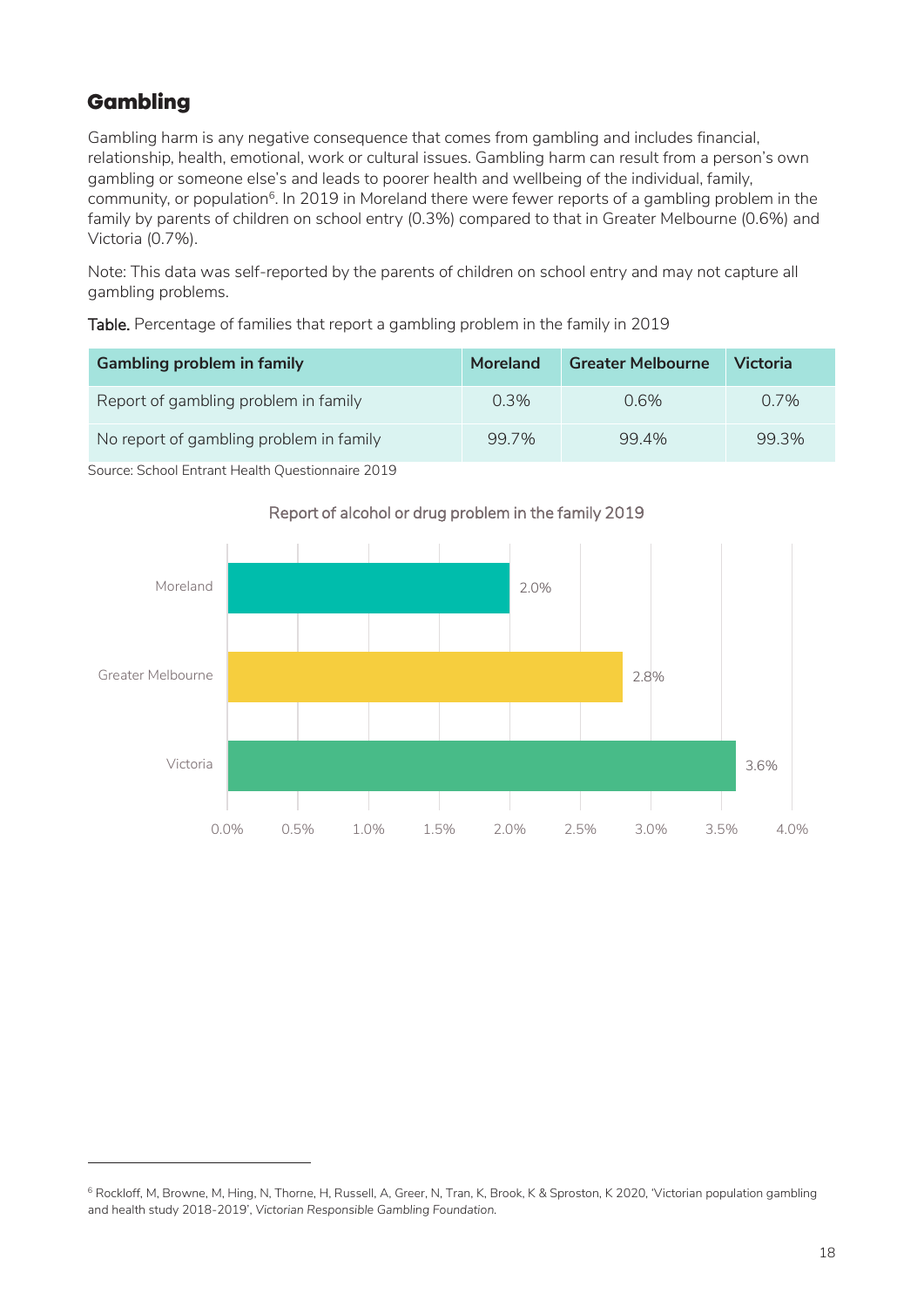# <span id="page-18-0"></span>**Active & green living**

### <span id="page-18-1"></span>**Access to playgrounds**

In 2018, the average distance to a playground was 460 meters in Moreland. This is a shorter distance than neighbouring Darebin (521m) and Moonee Valley (499m). At the suburb level, the lowest average distance to a playground was in Brunswick East (299.5m) and Coburg (389.5m). With Glenroy (587m) and Coburg North (510.2) having the highest average distance to a playground.

| Suburbs               | Distance         | Average distance to a playground by suburb |                   |  |
|-----------------------|------------------|--------------------------------------------|-------------------|--|
| <b>Brunswick</b>      | 456.4m           |                                            | (meters)          |  |
| <b>Brunswick East</b> | 299.5m           | Glenroy                                    | 587               |  |
| <b>Brunswick West</b> | 402.8m           | Coburg North                               | 510               |  |
| Coburg                | 398.5m           | Gowanbrae                                  | 510               |  |
| Coburg North          | 510.2m           | Pascoe Vale South                          | 504               |  |
| Fawkner               | 498.4m           | Oak Park                                   | 501               |  |
| Glenroy               | 587 <sub>m</sub> | Fawkner<br>Hadfield                        | 498<br>487        |  |
| Gowanbrae             | 509.9m           | Pascoe Vale                                | 478               |  |
| Hadfield              | 487.2m           | Moreland                                   | 460               |  |
| Oak Park              | 501.4m           | <b>Brunswick</b>                           | 456               |  |
| Pascoe Vale           | 478.4m           | <b>Brunswick West</b>                      | 403               |  |
| Pascoe Vale South     | 503.9m           | Coburg                                     | 399               |  |
| <b>Total Moreland</b> | 459.5m           | <b>Brunswick East</b>                      | 300               |  |
|                       |                  |                                            | Distance (meters) |  |

Table. Average distance to a playground by Moreland suburbs.

Source: Australian Urban Observatory 2018

#### Table. Average distance to a playground by LGA.

| <b>LGA</b>      | Moreland | Maribyrnong | Darebin | Moonee Valley |
|-----------------|----------|-------------|---------|---------------|
| <b>Distance</b> | 459.5    | 630.2       | 521     | 499.2         |

Source: Australian Urban Observatory 2018

#### Average distance to a playground by LGA (meters)

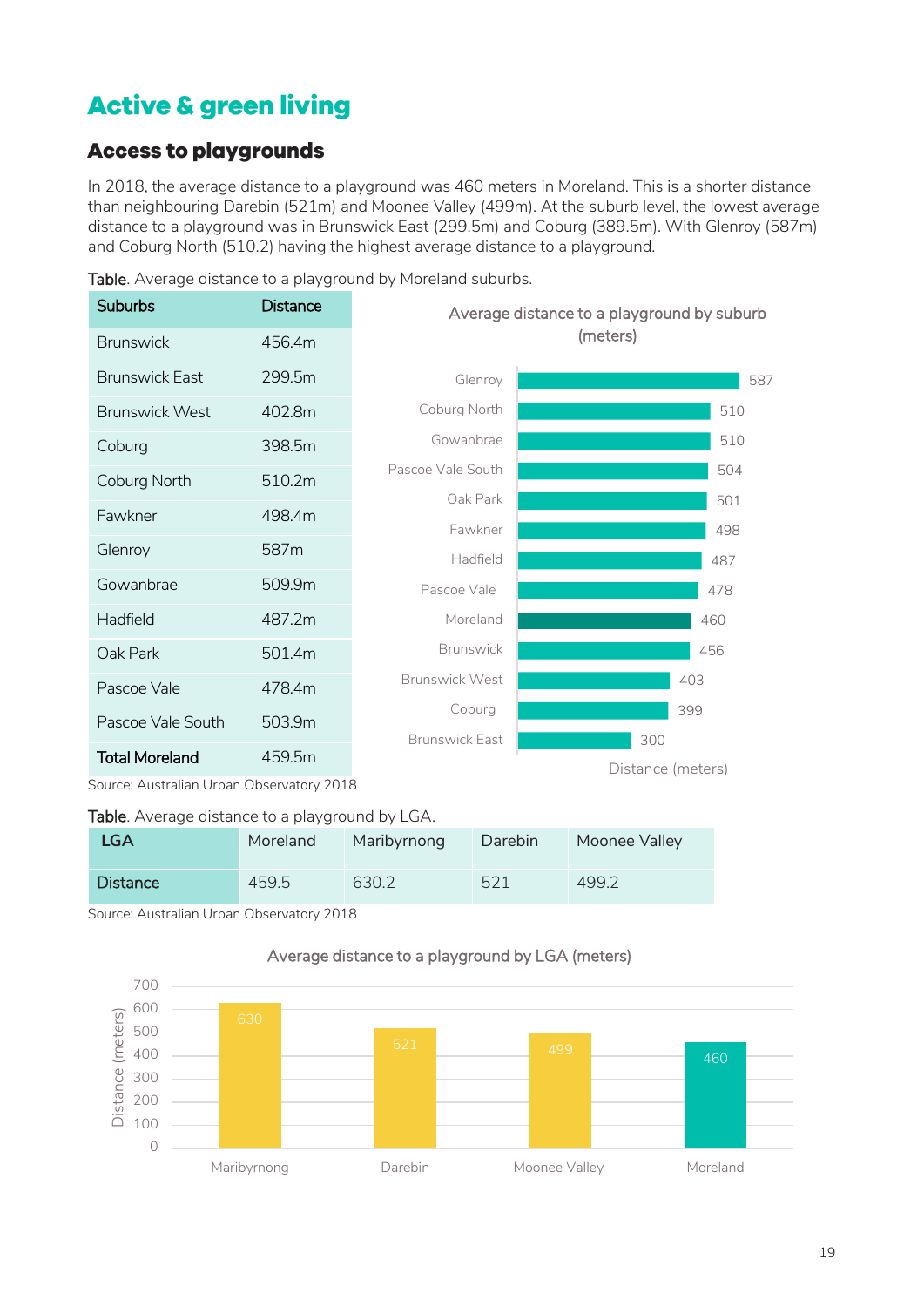# <span id="page-19-0"></span>**Moving around**

Transport within a community is important for health and wellbeing as it allows for people to lead more active lives and provides community connectedness (Australian Urban Observatory 2020). Access to public transport, environments that support active transport and a neighbourhood's level of walkability are all important factors in assessing and addressing mobility (Australian Urban Observatory 2020). Active transport, meaning the act of engaging in physical activity for transport by walking, cycling or other non-motorised transport, as well as public transport, which often results in incidental active transport when walking between stops, stations, and destinations, are proven to have positive health outcomes.

### <span id="page-19-1"></span>**Mode for travel to work**

In Moreland, just over half (53%) of young people aged 15-24 years travel to work using private transport, the majority of whom drive a car. This is much lower than the Greater Melbourne average of 71%. A much higher percentage of young people in Moreland use public transport to get to work (39%) when compared with Greater Melbourne (12%). A further 9% of young people use active transport to get to work, which is slightly higher than the Greater Melbourne average.

| <b>Mode</b>                                        | <b>Moreland</b> | Greater          |
|----------------------------------------------------|-----------------|------------------|
|                                                    |                 | <b>Melbourne</b> |
| Public Transport                                   | 38.8%           | 12.2%            |
| Private Transport                                  | 52.6%           | 71.2%            |
| Active Transport                                   | 8.7%            | 7.0%             |
| Other                                              | 0.5%            | 9.6%             |
| Source: Australian Bureau of Statistics Population |                 |                  |

Transport Transport Transport

3%

Table. Method of travel to work for 15-24-year-olds in Moreland and Greater Melbourne 2016

Census 2016

| Mode                    | <b>Number</b> | Percentage | Bre            |
|-------------------------|---------------|------------|----------------|
| Public Transport        | 3,274         | 38.3%      | u              |
| Train                   | 1,782         | 20.9%      |                |
| <b>Bus</b>              | 282           | 3.3%       |                |
| Tram                    | 1,205         | 14.1%      | Train          |
| Private Transport       | 4,489         | 52.6%      |                |
| Car, as driver          | 3,644         | 42.7%      | Tram           |
| Car, as passenger       | 796           | 9.3%       |                |
| Motorbike/scooter       | 49            | 0.6%       | <b>Bicycle</b> |
| <b>Active Transport</b> | 739           | 8.7%       | Walked         |
| <b>Bicycle</b>          | 422           | 4.9%       | only           |
| Walked only             | 317           | 3.7%       |                |
| Other Mode              | 40            | 0.5%       | Bus            |
| <b>Total</b>            | 8,552         | 100.0%     |                |



Source: Australian Bureau of Statistics Population Census 2016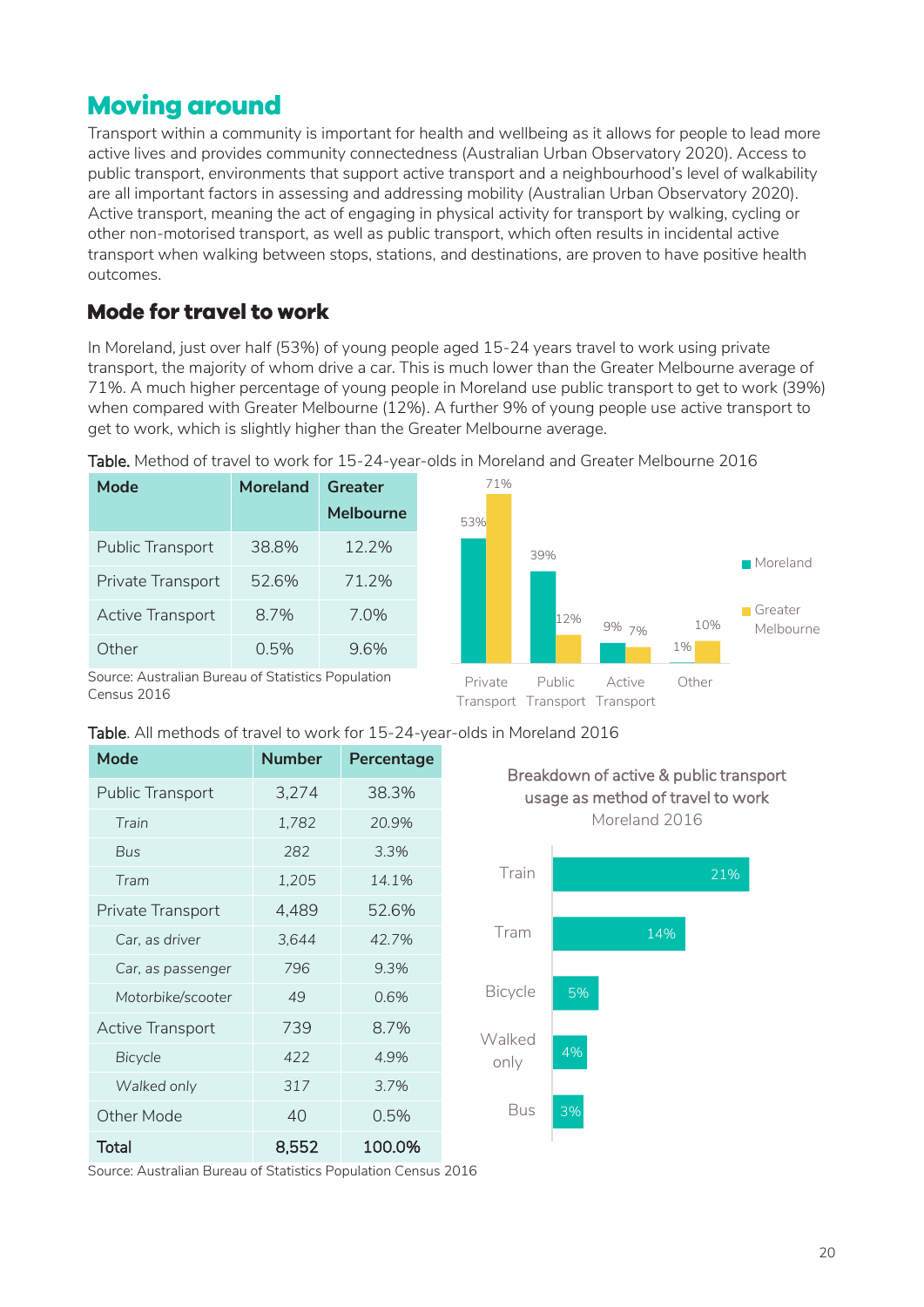# <span id="page-20-0"></span>**Safe environment**

### <span id="page-20-1"></span>**Family violence**

Children and young people's exposure to family violence can take many different forms and can have a wide variety of adverse effects on children and their parents. Children who have experienced or witnessed family violence have higher levels of emotional and behavioural problems than children who have not and are at a greater risk of physical abuse or having their physical and emotional needs neglected<sup>7</sup> . According to Domestic Violence Australia, family violence is a predominantly gendered issue whereby it is mostly perpetrated by men against women and children within intimate partner  $r$ elationships and immediate family contexts $^8$ .

In Moreland, approximately one quarter (24%) of family violence incidents recorded a child or children being present in 2018-19. This is nearly 500 instances of family violence where a child was present. The proportion is lower than neighbouring local government areas of Darebin (26%), Moonee Valley (26%), and Hume (33%), however it accounts for overall more instance of family violence where a child was present than Darebin or Moonee Valley.

Moreland recorded 331 family violence incidents of family violence where children and young people are involved as other parties in 2020. The majority (70%) of these incidents were involving young people aged 18-24; However, there were 88 incidents involving children under 18.

Note: There are significant challenges collecting data concerning family violence; In order for a record to be made in the recording systems of the various agencies, a referral, report or call must first be made to the responding agency. As a result, statistics held in the Crime Statistics Agency Family Violence Database will not include all incidences of family violence that may be experienced within the community but will only include those that are reported and recorded

For more information on family violence in Moreland, see the [Family Violence in Moreland Brief.](https://www.moreland.vic.gov.au/globalassets/areas/researchlib-6733/vulnerable-population-brief---family-violence-v3.pdf)

Table. A child or children were recorded as present at a percentage of family violence incidents between 1 July 2018 to 30 June 2019 by LGA.

| LGA           | <b>Number</b> | Percentage |
|---------------|---------------|------------|
| Moreland      | 496           | 24%        |
| Darebin       | 468           | 26%        |
| Hume          | 1,241         | 33%        |
| Moonee Valley | 299           | 26%        |

Family violence incidents where a child is present in Moreland 2019



Source: Crime Statistics Agency: Family Violence Database 2018-19

-

<sup>7</sup> Family Court Australia 2021, *Family Violence*,

<http://www.familycourt.gov.au/wps/wcm/connect/fcoaweb/family-law-matters/family-violence/>

<sup>8</sup> Domestic Violence Australia 2019, *Who does family violence affect?* [https://dvvic.org.au/understand/about](https://dvvic.org.au/understand/about-family-violence/)[family-violence/](https://dvvic.org.au/understand/about-family-violence/)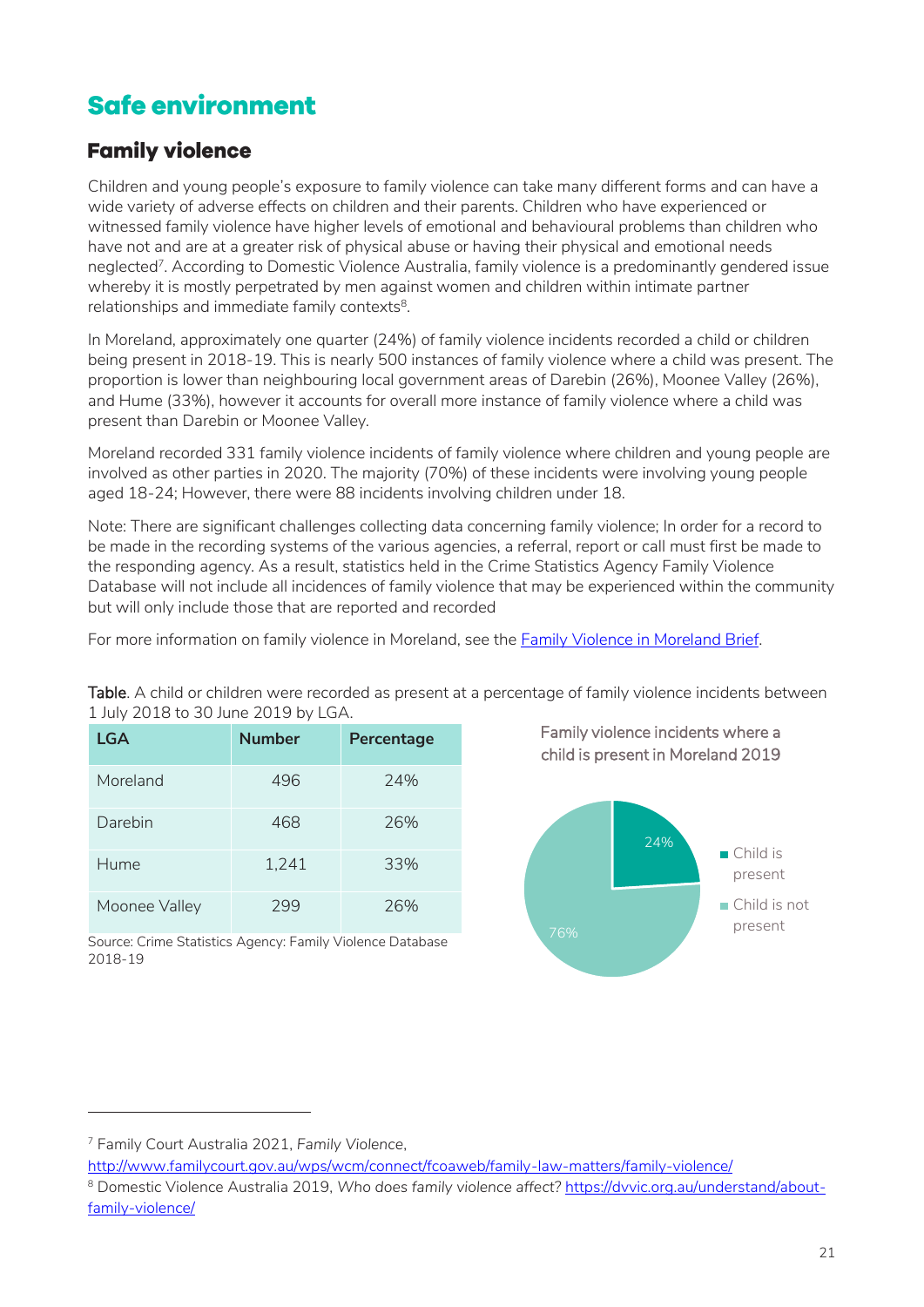Table. Family violence incidents where children and young people are involved as other parties 2016- 

| Year | $0-17$ years | $18-24$ years | <b>Total</b> |
|------|--------------|---------------|--------------|
| 2020 | 88           | 233           | 331          |
| 2019 | 81           | 255           | 336          |
| 2018 | 70           | 233           | 303          |
| 2017 | 77           | 198           | 275          |
| 2016 | 84           | 256           | 340          |

Source: Crime Statistics Agency: Family Violence Database 2020

# Family violence incidents where children & young people are involved as other

<span id="page-21-0"></span>

parties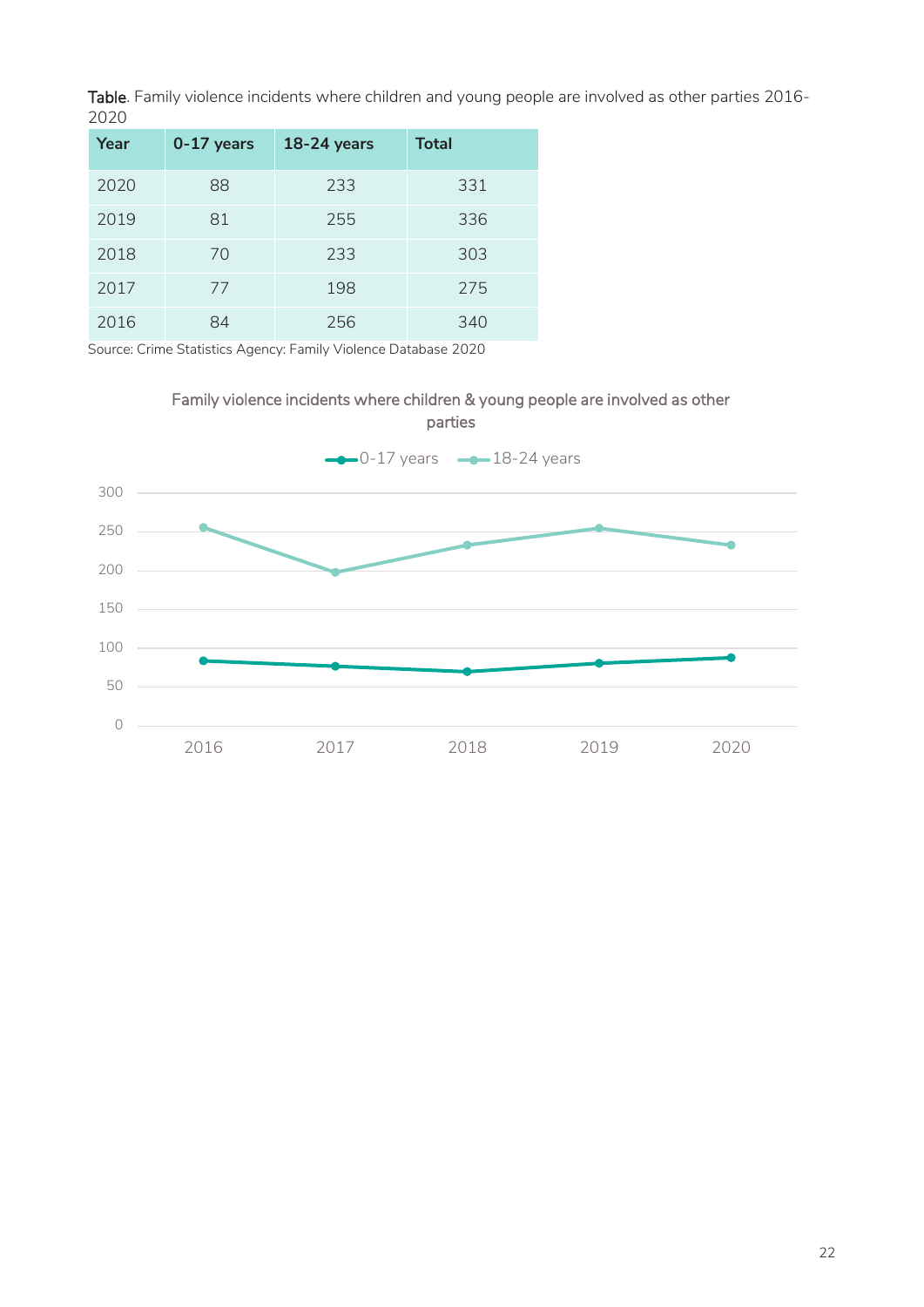# **Data sources**

| <b>Source Name</b>                                                                                                                      | Description                                                                                                                                                                                                                                                                                                                                                                                                                                                                                                                                                                                                                                                                                                                                                                  | Vintage      |
|-----------------------------------------------------------------------------------------------------------------------------------------|------------------------------------------------------------------------------------------------------------------------------------------------------------------------------------------------------------------------------------------------------------------------------------------------------------------------------------------------------------------------------------------------------------------------------------------------------------------------------------------------------------------------------------------------------------------------------------------------------------------------------------------------------------------------------------------------------------------------------------------------------------------------------|--------------|
| Australian Bureau<br>of Statistics (ABS)<br><b>Population Census</b><br>2016                                                            | The Census of Population and Housing (Census) is Australia's<br>largest statistical collection undertaken by the Australian Bureau of<br>Statistics (ABS).                                                                                                                                                                                                                                                                                                                                                                                                                                                                                                                                                                                                                   | 2016         |
| Australian Bureau<br>of Statistics of<br>Disability, Ageing<br>and Carers (SDAC)<br>2015 and<br>propensity<br>modelling for<br>Moreland | The SDAC is a national survey that includes data collection on<br>disability by age and type. However, the SDAC does produce<br>municipal-level population statistics. The survey is conducted<br>every three years. The most up-to-date data at the time of<br>propensity modelling was 2015. Using the relationship between<br>age and disability identified in the SDAC, modelling was<br>conducted to estimate the total number of people living with a<br>disability in Moreland by age group. These estimates have also<br>been adjusted based on the age and disability relationship<br>identified through the ABS population census question (above).<br>The SDAC propensity modelling was undertaken by ID community<br>on behalf of Moreland City Council in 2019. | 2015<br>2019 |
| Australian Early<br>Development<br>Census                                                                                               | The AEDC measures the development of children in Australia in<br>their first year of full-time school. The Australian version of the<br>Early Development Instrument consists of approximately 100<br>questions across five key domains, which are closely linked to child<br>health, education and social outcomes.                                                                                                                                                                                                                                                                                                                                                                                                                                                         | 2018         |
| Australian Urban<br>Observatory                                                                                                         | The Observatory maps key liveability indicators found to be<br>associated with health and wellbeing and provides a clear<br>understanding of the liveability of cities.                                                                                                                                                                                                                                                                                                                                                                                                                                                                                                                                                                                                      | 2018         |
| <b>Crime Statistics</b><br>Agency: Family<br>Violence Database                                                                          | The Crime Statistics Agency (CSA) is responsible for processing,<br>analysing and publishing Victorian crime statistics, independent of<br>Victoria Police. The CSA aims to provide an efficient and<br>transparent information service to assist and inform policy makers,<br>researchers and the Victorian public.                                                                                                                                                                                                                                                                                                                                                                                                                                                         | 2018-<br>19  |
| Department of<br>Education                                                                                                              | Department of Education and Training provides data on children<br>and young people through the VCAMS portal.                                                                                                                                                                                                                                                                                                                                                                                                                                                                                                                                                                                                                                                                 | 2018         |
| Department of<br>Health/Australian<br>Immunisation<br>Register                                                                          | The Australian Immunisation Register (AIR) is a national register<br>that records all vaccines given to all people in Australia.                                                                                                                                                                                                                                                                                                                                                                                                                                                                                                                                                                                                                                             | 2019-<br>20  |
| <b>DHHS Local</b><br><b>Government Areas</b><br>Surveillance<br>Report                                                                  | Presents data on infectious diseases and other conditions<br>notifiable to the department in Victoria under Public Health and<br>Wellbeing legislation. Data are related to notifications received<br>from medical practitioners and laboratories and does not<br>necessarily reflect the true incidence of disease.                                                                                                                                                                                                                                                                                                                                                                                                                                                         | 2020         |